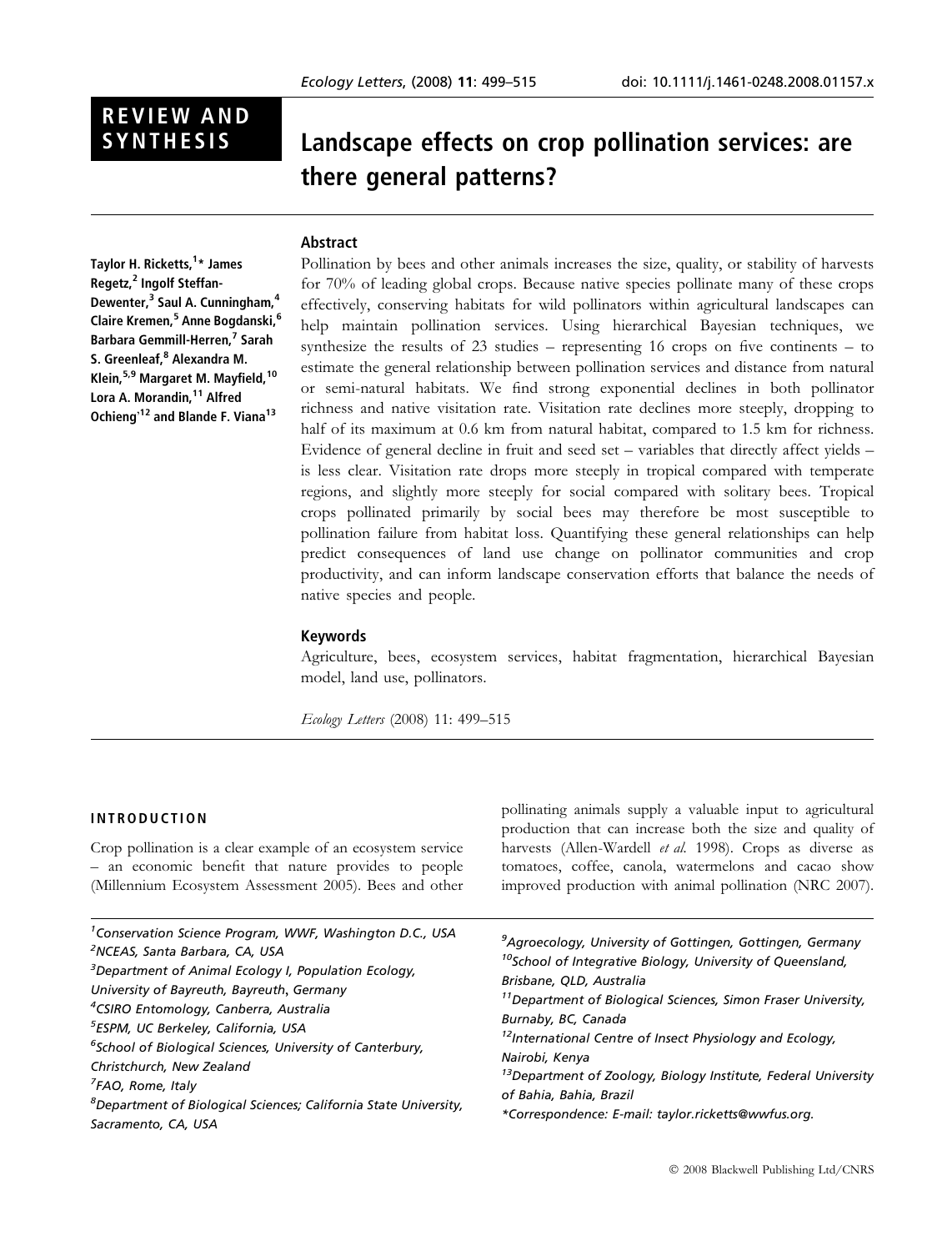Indeed, Klein et al. (2007) found that 87 of 115 leading global crops benefit significantly from pollinators, representing 35% of the food supply. Pollinator visits not only move outcross pollen among individuals but also increase the total amount of pollen deposited on flower stigmas, both of which are known to increase quantity and quality of crops (NRC 2007).

Agricultural intensification and land conversion pose one of the largest threats to the earth's ecosystems (Tilman 1999; Green et al. 2005). These changes within agricultural landscapes endanger biodiversity directly, but they may also threaten the productivity, diversity and stability of our food production systems by disrupting pollinator communities. Indeed, population reductions in native bees have already been reported in several regions of the world (Biesmeijer et al. 2006; NRC 2007). Understanding the magnitude, patterns and mechanisms of pollination services – as well as other benefits ecosystems provide to agriculture – is therefore crucial to the future of food production (Allen-Wardell et al. 1998; Kremen et al. 2007; Zhang et al. 2007).

While crop pollinators include a range of insects (e.g. beetles, flies, butterflies), as well as birds and bats, the majority of crops are most effectively pollinated by bees (Klein et al. 2007). Honeybees (Apis mellifera) and other managed species are often used to ensure adequate pollination, but many crops are also effectively pollinated by wild bees (both native species and feral honeybees; Kevan et al. 1990; Free 1993; Freitas & Paxton 1998; Ricketts 2004). Watermelon, for example, receives pollination services from > 30 species of native bees in addition to A. mellifera (Kremen et al. 2002), and native bumblebees are much more effective pollinators of blueberry crops than honeybees (Cane & Payne 1988). Furthermore, several diseases have reduced both feral and managed populations of honey bees (Watanabe 1994; Cook et al. 2007). The most serious of these is the Varroa mite, but the recent and mysterious Colony Collapse Disorder has also caused precipitous honeybee declines in the USA in recent years (Johnson 2007). Given these alarming trends, it is increasingly important to understand the services provided by native pollinators.

Maintaining these pollination services requires the conservation and management of sufficient resources for wild pollinators within agricultural landscapes. These resources include suitable nesting habitats (e.g. tree cavities, suitable soil substrates) as well as sufficient floral resources (i.e. pollen and nectar; Kremen et al. 2007). Furthermore, bees are central-place foragers (i.e. returning to fixed nest sites after foraging), so proximity of nesting habitats relative to agricultural fields is critical for beepollinated crops (Ricketts et al. 2006). Farms within typical foraging distance of suitable habitat may therefore receive

enhanced pollination services, while those further away may not.

Several recent studies have examined whether crop pollination services decline with increasing isolation from natural habitats. For example, Ricketts and colleagues (Ricketts 2004; Ricketts et al. 2004) found that bee diversity, visitation rate, pollen deposition rate and fruit set are all significantly greater in coffee fields near tropical forest than in fields further away. However, other studies have found little effect of landscape pattern on pollinator visitation. For example, Winfree et al. (2007b) found little effect of landscape pattern on pollination services to vegetable crops in the northeastern USA. This observed variance in results is likely due to differences among studies in pollinator communities, plant breeding systems, land use practices within farms and study methods.

Despite differences among studies, distilling general patterns from recent research is important and informative for both ecology and conservation. From an ecological perspective, such a synthesis can provide a predictive understanding of pollinator foraging ranges, effects of land use on pollinator communities and related ecosystem functions, and the landscape ecology of pollinator interactions (Steffan-Dewenter 2003; Kremen 2005; Tscharntke et al. 2005; Brosi et al. 2007; Greenleaf et al. 2007; Steffan-Dewenter et al. 2007). For conservation, this information could make clear the benefits derived by farmers from areas of natural or semi-natural habitats, resulting in more complete cost-benefit analyses regarding land use change (Morandin & Winston 2006). Furthermore, it can inform land use planners who seek to balance the needs of both biodiversity and farmers by ensuring adequate habitat protection and sustainable ecosystem service production (Chan et al. 2006; Naidoo & Ricketts 2006; Priess et al. 2007). Because resources do not exist to conduct separate studies in every landscape, syntheses of current work that allows rigorous predictive 'rules of thumb' are essential.

Here, we synthesize the findings of studies on the spatial relationship between natural habitats and crop pollination services. We found 23 studies, representing 16 crops on five continents, that measured pollinator activity or resulting crop yields along isolation gradients from natural habitat. Using a common exponential decay model and hierarchical Bayesian techniques, we estimate the general relationship between isolation and pollination services. In particular, we ask three major questions. First, do pollinator richness, pollinator visitation rate and fruit or seed set decline significantly with increasing distance from natural habitat? Second, if so, over what scales do these declines occur? And third, how do observed patterns differ between tropical and temperate crops, and between social and solitary bees?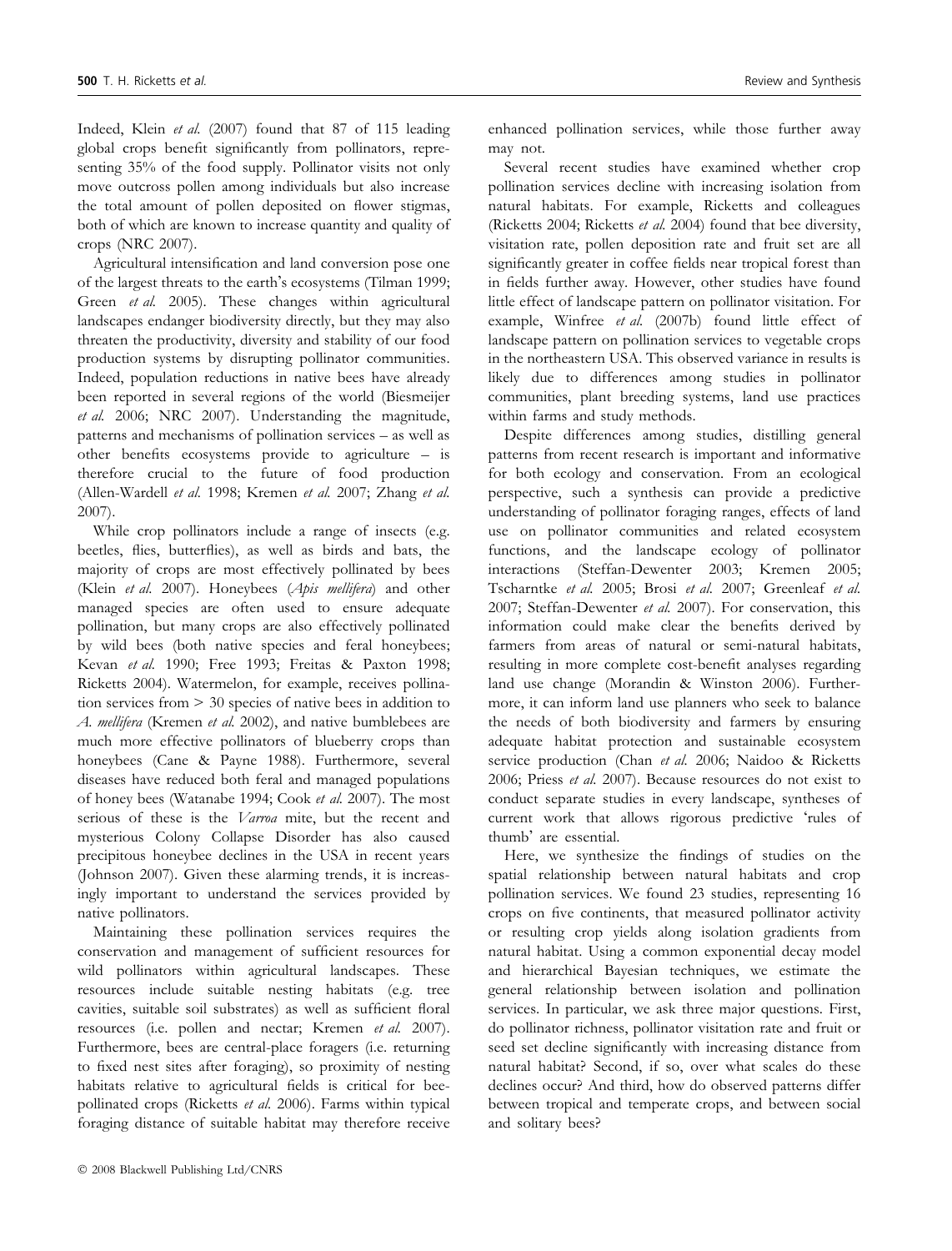#### MATERIALS AND METHODS

#### **Studies**

Starting in June 2005 with updates through October 2007, we used literature searches and knowledge of the authors to gather studies that relate some measure of crop pollination services with isolation from natural habitat. Our goal was to be comprehensive, knowing that we may have failed to detect studies that were yet to be published, or that had been published in journals not abstracted by the ISI. We found 23 relevant studies (Table 1), representing 16 different crops grown in nine countries. Thirteen studies took place in temperate biomes, while 10 were tropical. In all but three studies, pollinators were bees. The exceptions are studies named 'Blanche 2005', in which flower visitors were beetles in the family Nitidulidae, Mayfield 2005-, in which visitors included flies, bees, beetles, ants and an introduced weevil, and 'Kremen unpub (a)', in which visitors included bees and flies. One additional study (De Marco & Coelho 2004) addresses similar questions but was not explicit about degrees of isolation from natural habitat, so we were unable to include it.

Eighteen studies are published in peer-reviewed journals, while five are unpublished manuscripts or theses. We do not further describe the published studies here. Below we provide descriptions of unpublished studies to supply context for our synthesis. We corresponded directly with authors of all studies to ensure that data were appropriate for our purposes and to collect necessary data formatted for our purposes; the only exception was for Heard & Exley (1994), where we used data from published tables.

In the study coded 'Bogdanski 2005' (Table 1; Bogdanski 2005), the pollination of yellow passion fruit (Passiflora edulis Sims) was investigated in Juazeiro, Brasil. The passion fruit variety studied was self-incompatible and pollinated largely by carpenter bees (Xylocopa; Klein et al. 2007). Bogdanski (2005) measured pollinator visitation rates and fruit set in 16 sites that varied from 274 m to 1678 m in distance from natural 'Caatinga', a dry shrubland forest habitat. In each site, visitation rates of social bees (Apis mellifera, Trigona spinipes) and solitary bees (Xylocopa griesencis, X. frontalis) were estimated from three 15-min observation periods on three different days, each with good weather. All observations were made between 12:00 (flower opening) and 16:00. Fruit set was measured as the proportion of flowers that produced marketable fruits, taken over a sample of 30 unmanipulated (i.e. without experimental hand pollination or pollinator exclusion) flowers in each site.

For 'Gemmill-Herren in press', Gemmill-Herren & Ochieng (in press) investigated the pollination of eggplant (Solanun melongena) in Nguruman, Kenya. Eggplant flowers are hermaphroditic and self-compatible, but benefit from visitation of bees that can effectively extract pollen from its poricidal anthers through buzz pollination (Buchmann 1983). Gemmill-Herren & Ochieng (in press) measured pollinator visitation rates in 15 sites that varied from < 20 to > 100 m in distance from the riverine Acacia forests from which the crop fields had originally been cleared. Visitation rates of all visitors were estimated by observing all flowers in a meter-square plot for 10 min, and  $c$ . 240 such samples were taken at each site.

For 'Greenleaf unpub', methods are described adequately in Greenleaf & Kremen (2006b). For 'Kremen unpub (a)' (Table 1), Kremen (unpublished data) investigated bee and fly visitation to almond (Prunus dulcis) in Yolo County, California in 2004. The almond varieties studied were hermaphroditic but self-incompatible and were visited by a variety of wild bees (10 field-identified species-groups) and flies (10 species-groups). Managed honey bees had been placed by farmers at most sites and were abundant at all sites. Pollinator visitation rates were sampled in 16 sites that varied in distance from 14 to 989 m from natural habitat including riparian, oak-woodland and chaparral shrub vegetation. In each site, visitation rates of social and solitary bees and flies were estimated from 10 whole tree scans per site  $(c. 1 \text{ min per tree})$  on a single day between 10:00 and 15:00 during good weather.

For 'Kremen unpub (b)' (Table 1), Kremen (unpublished data) investigated bee visitation to muskmelon (Cucumis melo) in Yolo County, California. Muskmelon is monoecious and is visited by a variety of wild bee species (14 species from vouchered specimens). Managed honey bees had been placed by farmers at many sites, and were abundant at all sites. Kremen measured pollinator visitation rates in 12 sites that varied in distance from 48 to 3017 m from natural habitat including riparian, oak-woodland and chaparral shrub vegetation. In each site, visitation rates of social and solitary bees were estimated from four 10-min observation periods conducted on four separate 50 m transects within the field during one morning (9:00–12:00) and one afternoon (12:00–16:00) period per farm on two separate days during good weather. Rates were averaged per site across all transects and periods. [See (Kremen et al. 2002) for a detailed description of transect walk methodology].

Finally, for 'Potts unpub', Potts et al. (unpublished data) studied field bean (Vicia faba) pollination in the UK. Field beans are partially self-compatible and for the variety investigated (Clipper), seed set benefits from cross-pollination. Ten fields were studied and these were nested in an isolation gradient; distances to fragments  $($  > 5 ha) of seminatural vegetation ranged between 100 and 1875 m. Each field was surveyed four times during peak blooming and bee abundance in the crop was assessed using standardized water-filled pan traps. In parallel, seed and fruit set per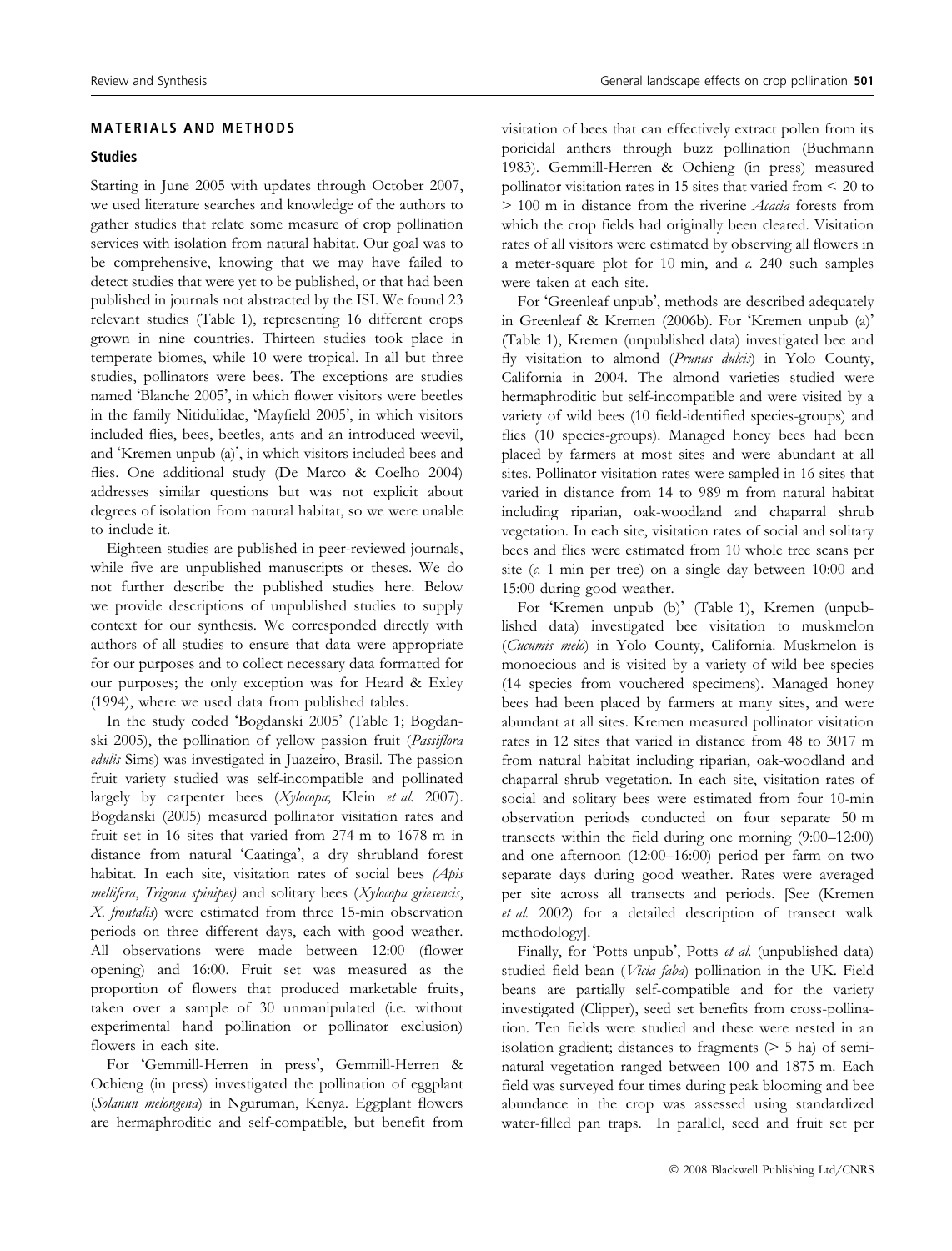| Table 1 Studies included in this synthesis. Study names match those used in figures<br>Study name | Crop name             |                                              |                |                                                           |                                                                                                                                               |                                   |                     |                                | Fruit   |                          |
|---------------------------------------------------------------------------------------------------|-----------------------|----------------------------------------------|----------------|-----------------------------------------------------------|-----------------------------------------------------------------------------------------------------------------------------------------------|-----------------------------------|---------------------|--------------------------------|---------|--------------------------|
| (reference)                                                                                       | common                | Crop name -<br>latin                         | Family         | Breeding system                                           | Key pollinators                                                                                                                               | location                          | Biome               | Isolation*                     | sett    | Analyses <sub>1</sub>    |
| Cunningham 2005)<br>Blanche 2005<br>Blanche &                                                     | Atemoya               | Annona squamosa x Annonaceae<br>A. cherimola |                | little self-pollination<br>Hermaphrodite,<br>dichogamous, | Small beetles,<br>Nitidulidae<br>especially                                                                                                   | Queensland,<br>Australia          | Tropical            | Measured                       |         | $\mathbf r$ v            |
| (Blanche et al. 2006)<br>Blanche 2006a                                                            | Longan                | Dimocarpus longan                            | Sapindaceae    | Hermaphrodite                                             | (Meliponini)<br>A. mellifera,<br>stingless<br>bees                                                                                            | Queensland, Tropical<br>Australia |                     | Measured                       | $O-E$   | $f \vee p$               |
| (Blanche et al. 2006)<br>Blanche 2006b                                                            | Macadamia             | integrifolia<br>Macadamia                    | Proteaceae     | Hermaphrodite, largely<br>self-incompatible               | Apis mellifera                                                                                                                                | Queensland, Tropical<br>Australia |                     | Measured                       | $O-E$   | $r \vee p$               |
| (Bogdanski 2005)<br>Bogdanski 2005                                                                | Passion fruit         | Passiflora edulis                            | Passifloraceae | self-incompatible<br>Hermaphrodite,                       | Xylocopa frontalis,<br>X. grisescens                                                                                                          | Brasil                            | Tropical            | Secondary                      | $\circ$ | $\infty$<br>$\mathbf{A}$ |
| Chacoff 2006<br>Aizen 2006)<br>(Chacoff &                                                         | Grapefruit            | Citrus paradise                              | Rutaceae       | variable self-compatibility<br>Hermaphrodite;             | (Meliponini)<br>A. mellifera,<br>stingless<br>bees                                                                                            | Argentina                         | Temperate Measured  |                                | $\circ$ | $\mathbf{A}$             |
| (Gemmill-Herren &<br>Ochieng' in press)<br>Gemmill-Herren<br>in press                             | Eggplant              | melongena<br>Solanum                         | Solanaceae     | self compatible; buzz<br>Hemaphtrodite;<br>pollinated     | Macronomia rufipes<br>Xylocopa caffra,                                                                                                        | Kenya                             | Tropical            | Measured                       |         | $t$ v $\sqrt{s}$         |
| Greenleaf 2006a<br>Kremen 2006a)<br>(Greenleaf &                                                  | Cherry tomato Solanum | byopersicum                                  | Solanaceae     | buzz-pollination<br>self-compatible,<br>Hermaphrodite,    | Bombus vosnesenskii<br>Anthophora urbana,                                                                                                     | California,<br><b>USA</b>         |                     | Temperate Secondary O          |         | $\infty$<br>$f \vee p$   |
| Greenleaf 2006b<br>Kremen 2006b)<br>(Greenleaf &                                                  | Sunflower             | Helianthus<br>$a$ nnuus                      | Asteraceae     | self-compatible<br>for hybrid seed<br>Dichogamous,        | Melissodes spp.,<br>Megachile spp.,<br>Diadasia spp.,<br>Dialictus spp.,<br>Halictus spp.,<br>Bombus spp.,<br>Apis mellifera<br>Svastra spp., | California,<br><b>USA</b>         |                     | Temperate Secondary O (seed) p |         |                          |
| unpublished data)<br>Greenleaf unpub<br>(S. Greenleaf,                                            | Sunflower             | Helianthus<br>annuus                         | Asteraceae     | self-compatible<br>for hybrid seed<br>Dichogamous,        | Melissodes spp.,<br>Megachile spp.,<br>Diadasia spp.,<br>Dialictus spp.,<br>Halictus spp.,<br>Bombus spp.,<br>Apis mellifera<br>Svastra spp., | California,<br><b>USA</b>         | Temperate Secondary |                                |         | $2 \Lambda$              |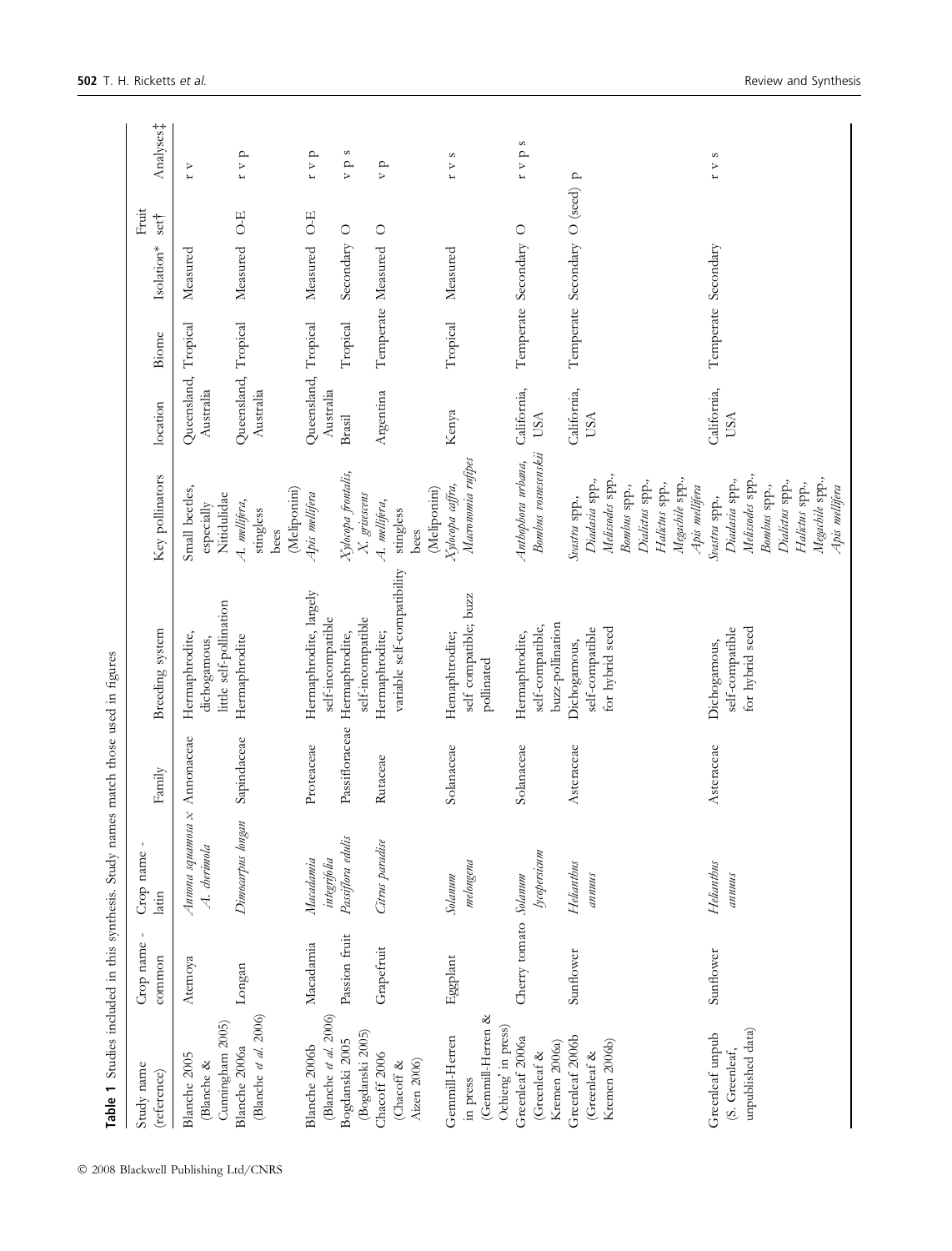| Table 1 (Continued)                                             |                     |                                            |                  |                                                       |                                                                                                                                                    |                                   |                     |            |               |                        |
|-----------------------------------------------------------------|---------------------|--------------------------------------------|------------------|-------------------------------------------------------|----------------------------------------------------------------------------------------------------------------------------------------------------|-----------------------------------|---------------------|------------|---------------|------------------------|
| Study names<br>(reference)                                      | Crop name<br>common | Crop name<br>latin                         | Family           | Breeding system                                       | Key pollinators                                                                                                                                    | Location                          | Biome               | Isolation* | Fruit<br>sett | Analyses <sub>1</sub>  |
| Exley 1994)<br>Heard 1994<br>(Heard &                           | Macadamia           | integrifolia<br>Macadamia                  | Proteaceae       | incompatible<br>Largely self                          | A. mellifera,<br>carbonaria<br>Trigona                                                                                                             | QLD and NSW,<br>Australia         | Tropical            | Modeled    |               | $\mathbf{r}$ v         |
| Klein 2003a<br>(Klein et al.<br>2003a)                          | Coffee              | arabica<br>Coffea                          | <b>Rubiaceae</b> | self-compatibility<br>Hermaphrodite,<br>variable      | Trigona spp.,<br>Halictidae<br>Apis spp.,                                                                                                          | Indonesia<br>Sulawesi,            | Tropical            | Measured   | $\circ$       | $\infty$<br>$t$ v p    |
| Klein 2003b<br>(Klein et al.<br>2003b)                          | Coffee              | canephora<br>Coffea                        | Rubiaceae        | Hermaphrodite,<br>compatibility<br>variable self-     | Trigona spp.,<br>Halictidae<br>$4\nu$ spp.,                                                                                                        | Indonesia<br>Sulawesi,            | Tropical            | Measured   | $\circ$       | $\infty$<br>$f \vee p$ |
| (Kremen et al.<br>Kremen 2002<br>2002)                          | Watermelon          | lanatus<br>Citrulus                        | Cucurbitaceae    | self-compatible<br>Monoecious,                        | Bombus spp.,<br>Halictus spp.<br>A. mellifera,                                                                                                     | California,<br>USA                | Temperate           | Secondary  |               | r v                    |
| (Kremen et al.<br>Kremen 2004<br>2004)                          | Watermelon          | lanatus<br>Citrulus                        | Cucurbitaceae    | self-compatible<br>Monoecious,                        | Bombus spp.,<br>Halictus spp.<br>A. mellifera,                                                                                                     | California,<br><b>USA</b>         | Temperate           | Secondary  |               | $\mathbf{r}$           |
| Kremen unpub (a)<br>unpublished data)<br>(C. Kremen,            | Almond              | Prunus dulcis                              | Prunaceae        | self-incompatible<br>Hermaphrodite,                   | (Evylaeus) spp.,<br>(Dialictus) spp.<br>Halictus spp.,<br>Bombus spp.,<br>Andrena spp.,<br>Lasioglossum<br>Lasioglossum                            | California, USA                   | Temperate Secondary |            |               | $r \nu$                |
| Kremen unpub (b) Muskmelon<br>unpublished data)<br>(C. Kremen,  |                     | Cucumis melo                               | Cucurbitaceae    | andro-monoecious,<br>self-compatible<br>Monoecious or | Agapostemon spp.,<br>(Evylaeus) spp.,<br>Melissodes spp.,<br>(Dialictus) spp.<br>Peponapis spp.,<br>Halictus spp.,<br>Lasioglossum<br>Lasioglossum | California, USA                   | Temperate Secondary |            |               | r v                    |
| Mayfield 2005                                                   | Oil Palm            | Elaeis                                     | Arecaceae        | Monoecious                                            | Elaeidobius                                                                                                                                        | Costa Rica                        | Tropical            | Measured   |               | $\triangleright$       |
| (Mayfield 2005)<br>Morandin 2005<br>Winston 2005)<br>Morandin & | Canola              | Brassica napus,<br>guineensis<br>$B.$ rapa | Cruciferaceae    | Hermaphrodite,<br>incompatible<br>largely self-       | Anthophora spp.<br>Megachile spp.,<br>Hylaeus spp.,<br>Bombus spp.,<br>kamerunicus                                                                 | Alberta, Canada                   | Temperate           | Modeled    | H-O (seed)    | S<br>$\sqrt{t}$ v p    |
| Morandin et al.<br>Morandin 2007<br>2007)                       | Canola              | Brassica napus,<br>$B.$ rapa               | Cruciferaceae    | Hermaphrodite,<br>incompatible<br>largely self-       | Lasioglossum spp.,<br>Andrena spp.,<br>Bombus spp.                                                                                                 | Alberta, Canada Temperate Modeled |                     |            |               | $\infty$<br>r v        |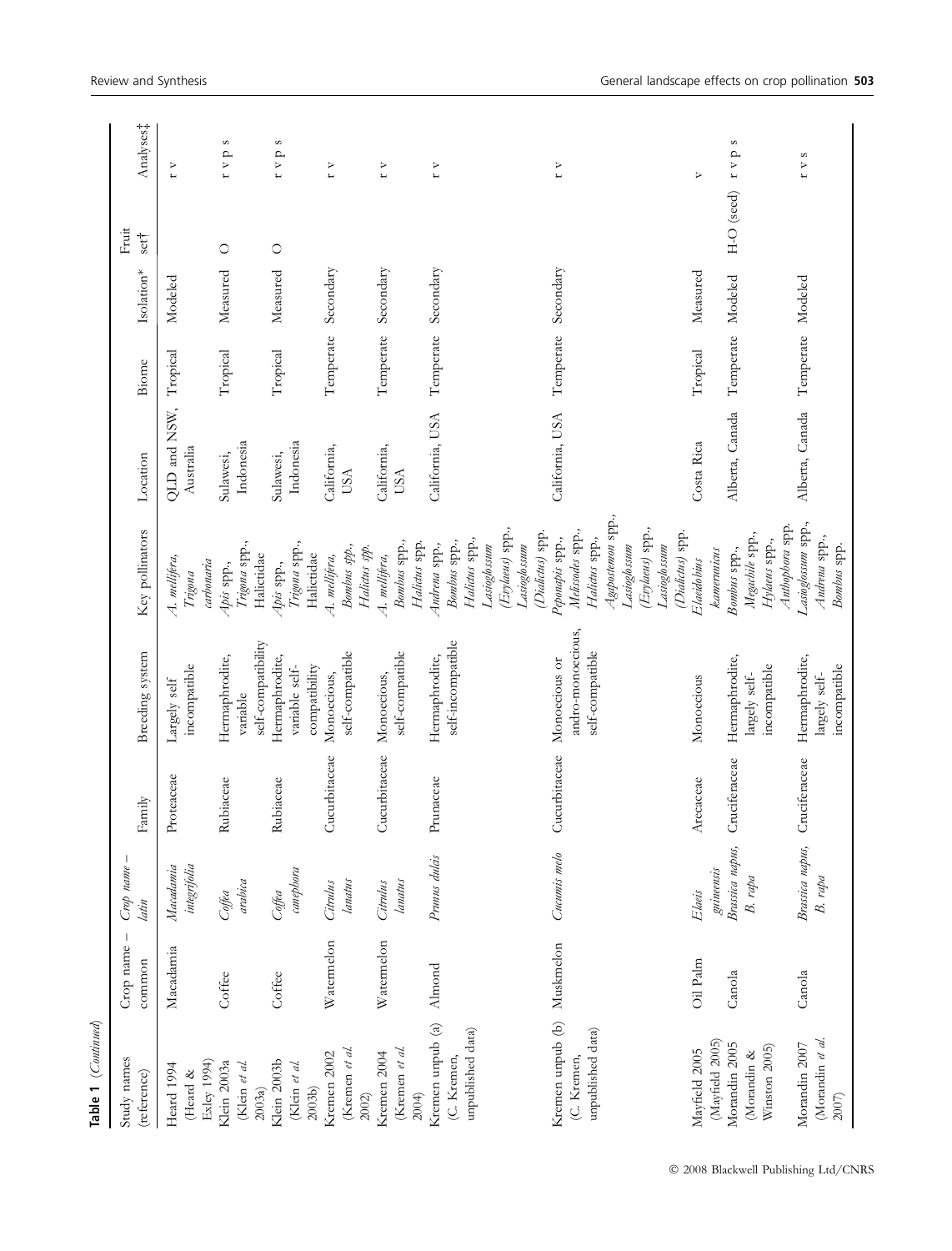| Table 1 (Continued)                                          |                           |                          |                      |                                                   |                                                                                                                                                                                                                                                                                                                                                                                                                                                                                                                                                                                                                                                                    |                                    |                    |            |               |                       |
|--------------------------------------------------------------|---------------------------|--------------------------|----------------------|---------------------------------------------------|--------------------------------------------------------------------------------------------------------------------------------------------------------------------------------------------------------------------------------------------------------------------------------------------------------------------------------------------------------------------------------------------------------------------------------------------------------------------------------------------------------------------------------------------------------------------------------------------------------------------------------------------------------------------|------------------------------------|--------------------|------------|---------------|-----------------------|
| Study names<br>(reference)                                   | $Crop$ name $-$<br>common | $Crop$ name $-$<br>latın | Family               | Breeding system Key pollinators                   |                                                                                                                                                                                                                                                                                                                                                                                                                                                                                                                                                                                                                                                                    | Location                           | Biome              | Isolation* | Fruit<br>sett | Analyses <sub>‡</sub> |
| unpublished data)<br>Potts unpub<br>(S. Potts,               | Field bean                | Vicia faba               | Fabaceae             | Hermaphrodite,<br>partially self-<br>compatible   | Bombus spp.,<br>A. mellifera                                                                                                                                                                                                                                                                                                                                                                                                                                                                                                                                                                                                                                       | Ж                                  | Temperate          | Measured   | O (seed)      | $r \vee p$ s          |
| (Ricketts 2004;<br>Ricketts et al.<br>Ricketts 2004<br>2004) | Coffee                    | arabica<br>Coffea        | Rubiaceae            | Hermaphrodite,<br>variable self-<br>compatibility | stingless bees<br>(Meliponini)<br>A. mellifera,                                                                                                                                                                                                                                                                                                                                                                                                                                                                                                                                                                                                                    | Costa Rica                         | Tropical           | Measured   | $\frac{1}{2}$ | $f \vee p$            |
| (Ricketts et al.<br>Ricketts 2006<br>2006)                   | Kiwifruit                 | Actindia<br>deliciosa    | Actinidiaceae        | Dioecious                                         | A. mellifera                                                                                                                                                                                                                                                                                                                                                                                                                                                                                                                                                                                                                                                       | New Zealand                        | Temperate Measured |            | $\circ$       | $f \vee p$            |
| Winfree et al.<br>Winfree 2007<br>2007b)                     | Watermelon                | Citrulus<br>lanatus      | <b>Jucurbitaceae</b> | self-compatible<br>Monoecious,                    | Melissodes bimaculata,<br>Peponapis pruinosa,<br>Bombus impatiens,<br>Augochlora pura,<br>(Dialictus) spp.<br>Lasioglossum                                                                                                                                                                                                                                                                                                                                                                                                                                                                                                                                         | NJ and PA, USA Temperate Secondary |                    |            |               | $t \vee s$            |
|                                                              |                           |                          |                      |                                                   | *measured': linear measurements of distance were used in the original study; 'secondary': proportional area used in original study, but linear distance measurements supplied by<br>†Measures of fruit or seed set used in original studies. See Methods for codes. "(seed)" denotes seed number as observed variable; all others used fruit set as observed variable.<br>#Analyses in which each study was included. r, richness; v, native visitation rate; p, production (i.e., fruit or seed set); s, social vs. solitary bee comparison.<br>authors; "modeled": only proportional area was used in original study, so linear distances modeled (see Methods). |                                    |                    |            |               |                       |

- 2008 Blackwell Publishing Ltd/CNRS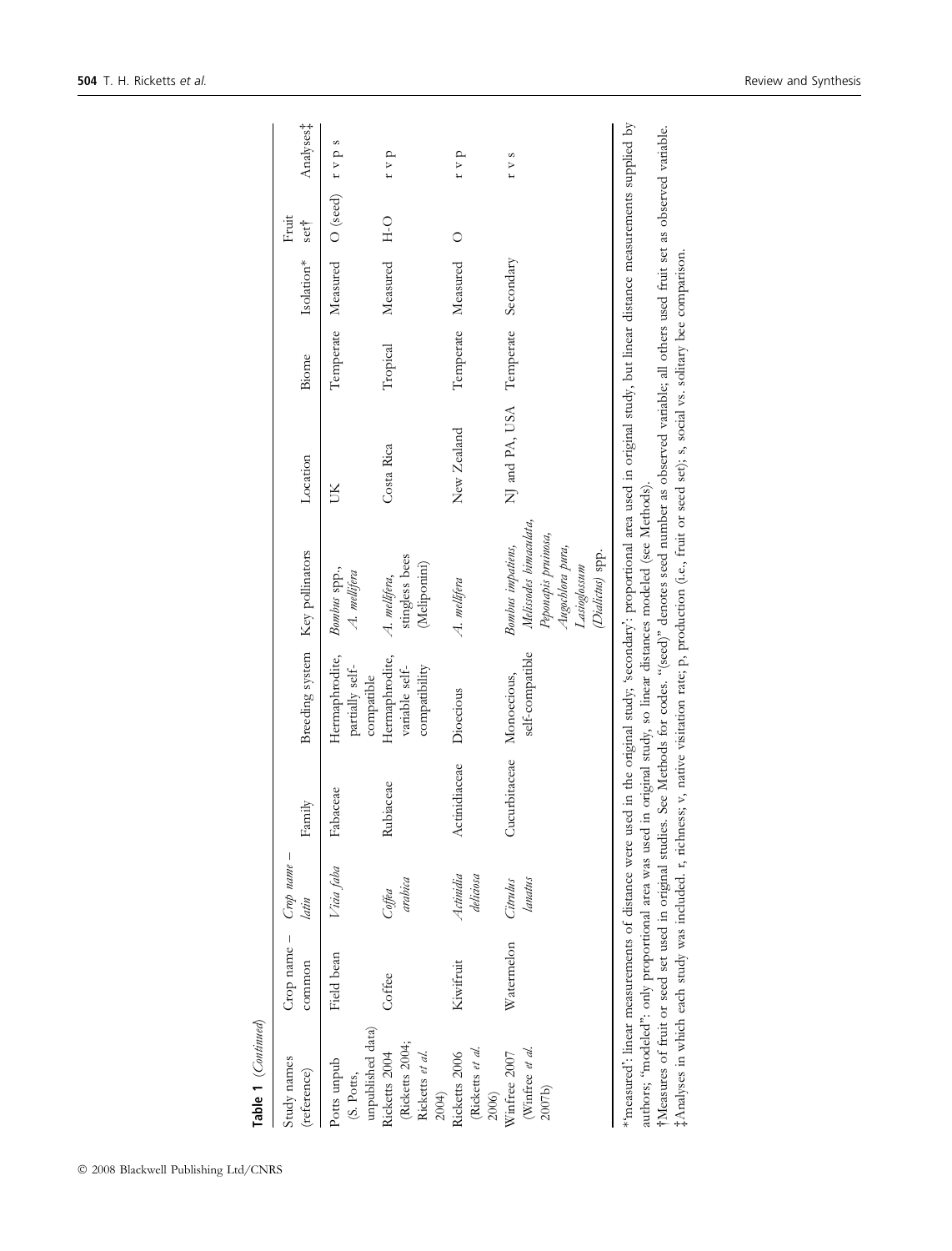plant were measured in 20 plants per field under open pollination conditions.

## Variables

From each study we extracted data, if available, on four variables: isolation from natural habitat, pollinator richness, pollinator visitation rates and fruit or seed set. Not all studies measured all variables (Table 1), so different analyses have different sample sizes. Furthermore, not all studies measured the same variable in the same manner; therefore, some standardization among studies was necessary and is described in the following paragraphs. Importantly, our modelling technique estimates relative, not absolute, changes in response variables (see below), such that no conversions were necessary among data ranges and units (e.g. number of minutes or flowers over which pollinator visitation is sampled).

For isolation, the original studies measured either linear distance (i.e. the distance from a study site to the nearest patch of natural habitat), or proportional area (i.e. the proportion of a circle of given radius that is covered by natural habitat). We followed each author's decisions regarding what constituted habitat for pollinators, which included a variety of natural and semi-natural habitats known to support bee populations. For simplicity, we refer to these as 'natural habitat'. To standardize among studies, we expressed isolation in all studies in terms of linear distance. Of the 23 studies, 11 already used linear distance as the primary measure of isolation (Table 1: 'measured' in Isolation column). In nine additional studies, authors preferred proportional area as the primary measure of isolation but also measured linear distances, which they provided us ('secondary'). Studies differed in the radius of circles used to estimate proportional area, and in the minimum habitat patch sizes considered in calculating linear distances. In all cases, we followed the decisions made by original authors (available in published papers or in paragraphs above), because they were best able to determine the relevant dynamics and scales for their studies.

Three studies measured isolation only in terms of proportional area. For these, we developed a simple predictive model of linear distance as a function of proportional area, based on data from the 10 studies that measured both variables (i.e. the nine studies marked 'secondary' in Table 1, plus 'Ricketts 2004'). We determined that log(distance ⁄radius) is an approximately linear function of arcsine square-root (proportional area), where radius is the study-specific radius of circles used to estimate proportional area. We parameterized this relationship as a linear mixed-effects model (Pinheiro 2004), yielding fixed effect estimates of the slope and intercept while also allowing for study-level random variation in both coefficients. Restricted maximum-likelihood estimates of the fixed effects were then used to predict linear distance for each site in the three studies lacking distance data ('modelled' in Table 1).

For pollinator richness, we found suitable data in 19 of the 23 studies (Table 1). In each study, pollinators were identified to the most precise taxonomic level possible. In some cases, identifications were made to species, while in others, morphospecies or 'identifiable taxonomic units' were used to identify pollinators on the wing without disturbing their behaviour. Such estimates of morphospecies richness can underestimate or (less likely) overestimate richness, but when consistently applied allow rigorous comparisons of relative richness among sites (Oliver & Beattie 1996; Oliveira et al. 1997). Some studies exclude introduced Apis mellifera from richness estimates, while most studies include them. However, A. mellifera is typically found in every site if found in any, so their inclusion or exclusion has little effect on relative richness. For all but four studies, richness data are based on observed flower visitors, recorded over some interval of time and for some number of flowers or area (these were constant within studies but varied among them, but again our modelling approach is robust to these differences in sample effort; see below). For 'Morandin 2005' 'Morandin 2007' and 'Potts unpub', richness estimates were instead derived from pan traps and field netting in each site, and for 'Winfree 2007' from field netting. These methods do not directly capture flower visitors and therefore may introduce some bias (e.g. they may underestimate non-bee visitors). However, the crops included in these studies are independently known to be pollinated by bees (Table 1; Free 1993; Klein et al. 2007). Furthermore, some studies (e.g. 'Winfree 2007') performed visual flower surveys to confirm important visitors, and 'Morandin 2005' shows a strong relationship between seed set and pollinators sampled in this way (Morandin & Winston 2005; Winfree et al. 2007b).

For visitation rate, we limited our analysis to native species because our focus was wild bees and it is often difficult to determine whether honeybee visitors to flowers are from wild or managed colonies. We found suitable data for 22 of the 23 studies. Again, sampling effort (e.g. number of flowers observed, number of minutes and sample number) varied among studies, but was constant within each study. In most studies, visitation rate was calculated as the number of times a potential pollinator was observed landing on, foraging from, or touching a flower, and thus includes multiple visits by the same individual. In three studies, visitation rate data were not available, but pollinator abundance (collected by sweep netting, pan trapping, or both) was deemed as an appropriate proxy, because the data were collected within crop fields themselves, and because these two variables are often highly correlated (Ricketts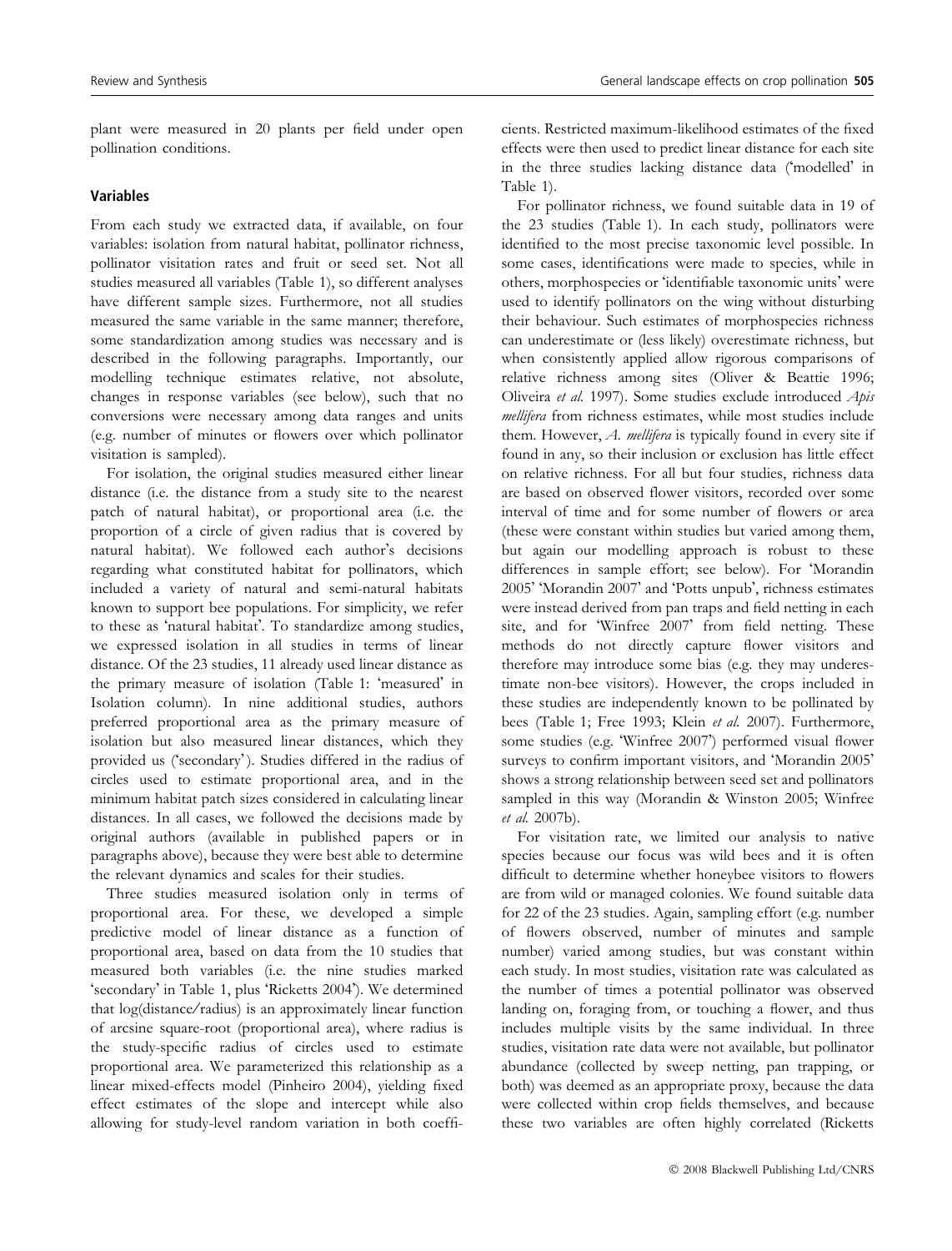2004). These studies are 'Morandin 2005', 'Morandin 2007' and 'Potts unpub'.

For 10 studies, authors were able to provide visitation rates separately for social and solitary bees (Table 1). For these analyses, we generally defined 'social' bees as eusocial species (Michener 2000). For most studies, these species included Apis spp. (when native), Bombus spp., and stingless bees in the tribe Meliponini. For 'Greenleaf unpub' and 'Winfree 2007', Halictus and Dialictus species were also included when known to be social; species with unknown sociality were treated as solitary.

For fruit and seed set, we found suitable data in 12 of the 23 studies (Table 1). Nine of these studies measured fruit set, defined as the proportion of flowers that sets fruit. Three studies (Table 1) measured seed set, defined as the number of ovules that develop into marketable seeds. We combined both measures for this meta-analysis, because both indicate the effect of pollination services on crop productivity. Furthermore, units and sample effort varied among studies [e.g. some measured fruit set over a constant number of flowers (Ricketts et al. 2004), others did so over a constant length of raceme (Blanche et al. 2006), and one measured whole plant fruit set ('Potts unpub')], but again our modelling techniques focus on relative changes within each study, allowing combination of disparate measures of yield.

The 12 studies included both observational and experimental approaches to estimating fruit set, requiring us to standardize the results before meta-analysis. Eight of the 12 studies observed fruit or seed set of unmanipulated plants in each site (Table 1, denoted 'O' in 'Fruit set' column). This approach measures changes in fruit or seed set along an isolation gradient, but does not experimentally establish pollination services as the cause of these changes. Other variables such as soil quality or moisture, which may also be correlated with isolation, could explain this variation. Four studies also manipulated plants in each site to provide experimental control and thereby separate the effect of pollination services. Two of these studies hand-pollinated flowers, to compare production under ambient pollination to that with sufficient pollen supplied by hand. They report the difference between the hand-pollinated ('H') and open ('O') treatments (i.e. the degree of pollination limitation (Kearns & Inouye 1993; Burd 1994); Table 1, 'H-O'). Two additional studies excluded pollinators from flowers in each site, to compare ambient production to that without any pollinator service. They report the difference between the open (O') and excluded (E') treatments (Table 1, 'O-E').

Standardization is necessary because the observational studies measured changes in absolute fruit set along isolation gradients, while the experimental studies measure changes in the difference between ambient fruit set and a control. The same amount of relative change (say, 10%) in these different response variables imply different magnitudes of change in overall crop yield. Therefore, to put all response variables on equivalent terms, we calculated for each experimental study the study-wide mean of the control treatment (i.e. ' $\bar{H}$ ' or ' $\bar{E}$ '; values available from the authors). Then, for each site in the study, we either added (for 'O–E' studies) the estimate of fruit/seed set to this mean, or subtracted (for 'H-O' studies) it from this mean. This process returns all fruit⁄seed set values to approximately absolute terms, allowing synthesis to proceed. More formally, for 'O-E' studies, the calculated absolute fruit set,  $O'$ , is:

$$
O' = \bar{E} + (O - E)
$$

and for  $H-O'$  studies,  $O'$  is:

 $O' = \bar{H} - (H - O)$ 

Modelling the exponential decay of fruit and seed set with increasing distance (see below), the intercept values derived using O' differed less than 10% from those derived using O in each of the four studies. This indicates that  $\bar{H}$  and  $\bar{E}$  are approximately correct values for returning these difference values to their appropriate absolute terms.

## Model

We examined separately the relationship between isolation and each of three different measures of wild pollination services: richness, visitation and fruit or seed set. In the methodological description below, we use the general term 'pollination' to refer to all of these variables, specifying the variable only when needed for clarity.

We used a basic model of exponential decline in pollination as a function of distance from nearest natural habitat. Although it is just one of several simple models that can be used to describe foraging patterns (Aronson & Givnish 1983), the exponential model is intuitively appealing for several reasons. First, it conforms to a simple mechanistic model of pollinators foraging out from natural habitat with constant stopping probability (Turchin 1998). Second, because this model is multiplicative rather than additive, there is no need to rescale pollinator data to account for differences in sampling units across studies. Finally, the model allows straightforward interpretation of the exponential decay parameter as a measure of how strongly isolation affects pollination. Results from this exponential model were indistinguishable from, or superior to, a power-law model (another common choice) in all but one study (see Appendix S1).

Although a unique site-specific relationship between isolation and pollination can be modelled for each individual study, our objective here is to quantify the general nature of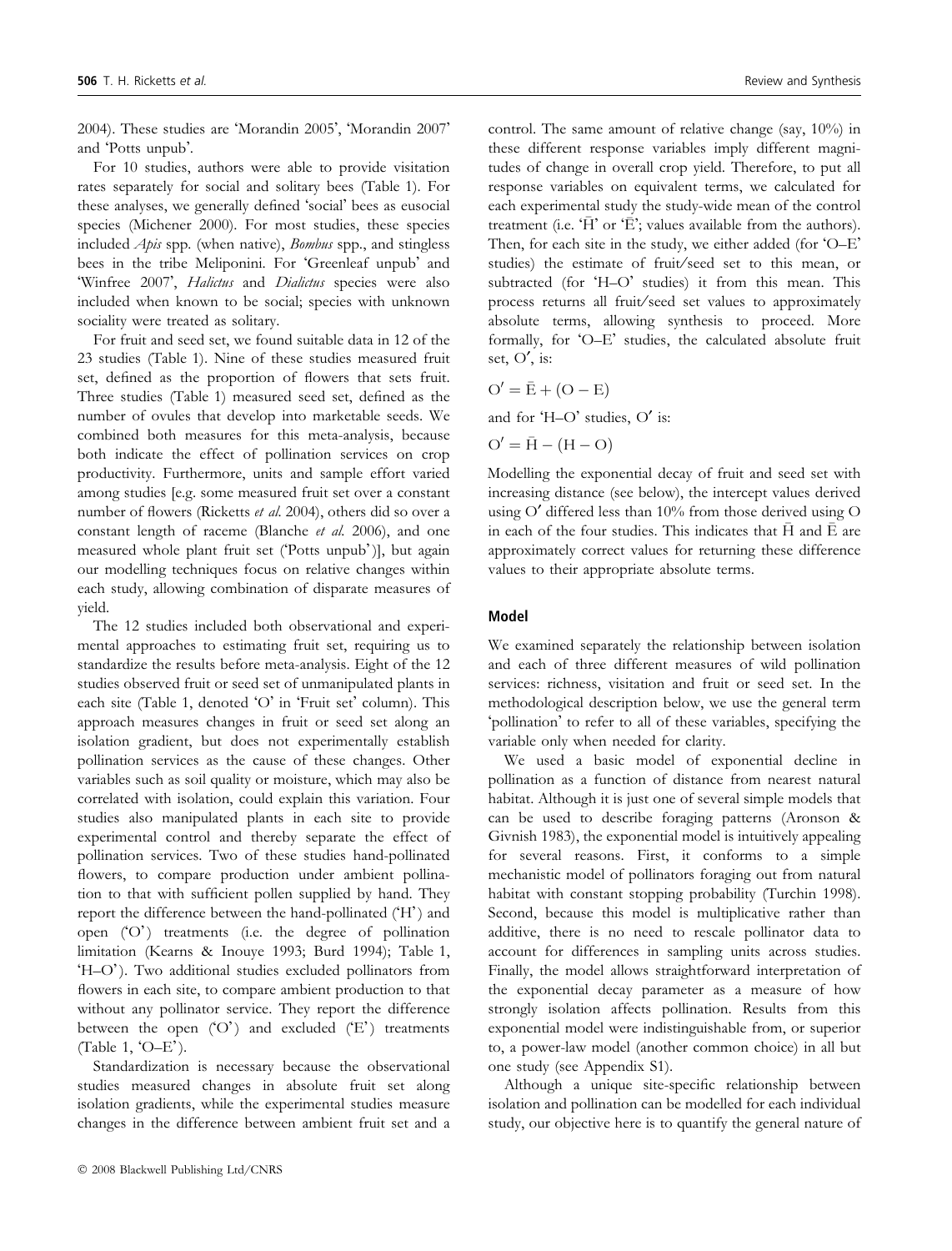this relationship across all studies. We therefore constructed our analyses in the form of a Bayesian hierarchical model (Gelman et al. 1995; Carlin et al. 2006). Hierarchical models provide an efficient and natural way to handle grouped data, especially when the goal is to make inferences across groups (i.e. across studies). In typical modelling approaches one must choose between pooling the data into a single analysis or fitting models to each group separately; hierarchical models strike a compromise between these extremes, achieving a 'partial pooling' that reflects the relative magnitudes of within-group vs. among-group variance terms (Gelman & Hill 2007). An advantage of a Bayesian approach is that it explicitly models the uncertainty in among-group variance, rather than proceeding with a point estimate of this term (as is performed in mixed effects models).

At the first level of the model, we use the equation

$$
Y_{ij} = \exp(\alpha_i + \beta_i D_{ij}) + \varepsilon_{ij}
$$

where  $Y_{ij}$  is an observed pollination datum *j* in the *i*th study,  $D_{ij}$  is the associated distance (in meters) from nearest natural habitat,  $\alpha_i$  is a study-specific intercept term,  $\beta_i$  is rate of change in pollination service with increasing distance from natural habitat and  $\varepsilon_{ii}$  is a fitted error term. Analogous to a generalized linear model, this can be rewritten to give  $ln(Y)$ as a linear function of distance, with an appropriate error distribution on Y (see Appendix S1).

The model is hierarchical in that we do not fit the  $\beta_i$ terms separately for each study, but instead assume that they are themselves normally distributed across studies:

 $\beta_i \sim \text{Normal}(\mu_\beta, \sigma_\beta^2).$ 

To complete the Bayesian specification, we assigned the following non-informative priors to model parameters in all cases:

 $\alpha_i \sim \text{Normal}(0, 10\,000)$ 

 $\mu_{\rm B} \sim$  Normal $(0, 10\,000)$ 

 $\sigma_{\beta} \sim$  Uniform $(0, 100)$ 

 $a_i$  Uniform $(0, 100)$ 

The posterior distribution of each model parameter was simulated using Markov chain Monte Carlo (MCMC; Gilks et al. 1996). Bayesian computation was carried out in wINBUGS 1.4 (Spiegelhalter et al. 2003), with all other data processing and computation performed using the R statistical environment (R Development Core Team 2006) and the R2WinBUGS package (Sturtz et al. 2005). For each model, we simulated two MCMC chains for 20 000 iterations after a burn-in of 10 000 iterations, thinning the results by a factor of 20 to reduce autocorrelation in the sample. To check for convergence of the MCMC chain, we confirmed that  $\bar{R}$  is approximately equal to 1.0 for the estimands (Gelman et al. 1995; Gelman 1996).

We focus our interpretations on the resulting posterior distributions of  $\beta_i$  and  $\mu_\beta$ . The means of each  $\beta_i$  give estimates of the study-specific decay rates, taking into account information from all studies. Because we use a hierarchical model, these values will differ from those obtained by fitting each study-specific dataset separately; notably,  $\beta$  estimates for studies with smaller sample sizes and/or greater residual variation will be more strongly pulled toward the overall mean ( $\mu$ <sub>B</sub>; see Fig. S1–S3). In turn, the mean of  $\mu_B$  represents the average decay rate across studies, where the relative influence of each study depends on its sample size and the precision of its local model fit. This quantity can be regarded as our best estimate of the overall effect of isolation on pollination. Throughout, we refer to  $\beta_i$  and  $\mu_\beta$  as 'decay rate' and 'overall decay rate' respectively.

For all relevant parameters, we report the 90% credible interval (CI), a range containing the middle 90% of simulated posterior values. Similar to a confidence interval in more traditional statistics, a Bayesian CI expresses the level of uncertainty in a parameter. For  $\mu_B$ , note that the CI does not describe the variability in decay rates among studies (this is captured by  $\sigma_{\beta}$ ), but indicates the range of likely values of the overall decay rate itself. Finally, for the overall decay rates we report the proportion of simulated posterior values that are less than zero. This can be directly interpreted as the probability, given our data and model formulation, that greater isolation is associated with reduced pollination on average.

#### Comparative analyses

To assess differences in the effect of isolation in temperate vs. tropical settings, we repeated the above analyses using separate Gaussian distributions for the two sets of decay parameters:

$$
\beta_{i,b} \sim \text{Normal}(\mu_{\beta,b}, \sigma_{\beta,b}^2)
$$

where biome  $b$  is either temperate or tropical. All other aspects of the model are as described above. Note that this is equivalent to analyzing tropical and temperate subsets of the data separately, insofar as no parameters depend jointly on data from both biomes. To quantify whether mean decay parameter differed between biomes, we calculated  $\mu_{\beta, \text{trop}} - \mu_{\beta, \text{temp}}$  across all MCMC draws of the posterior distribution, and determined the proportion that exceed zero.

We implemented a final version of the model to allow for different responses of social vs. solitary bees. Unlike the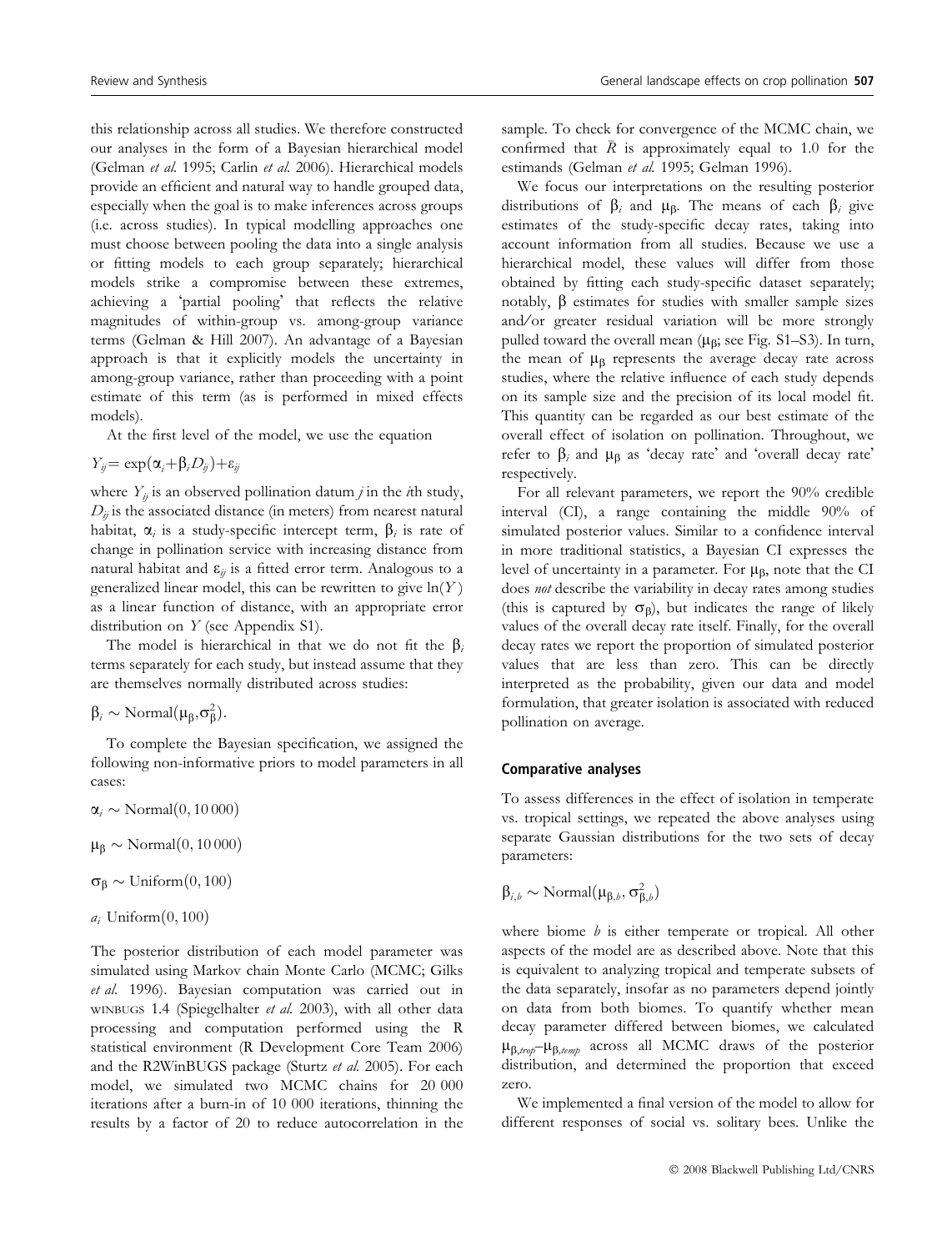biome model, this model includes sociality as a nested factor within study:

$$
Y_{ij} = \exp(\alpha_i + (\beta_i + I\Delta_i)D_{ij}) + \varepsilon_{ij}
$$

where  $I$  is an indicator variable for visitation by solitary  $(I = 0)$  vs. social  $(I = 1)$  bees. As in previous models, we assume the  $\beta_i$  terms are normally distributed across studies. However, in this case, we further assume that the studyspecific differences in decay rate between solitary and social bees, represented by  $\Delta_i$ , also vary across studies as

$$
\Delta_i \sim \text{Normal}(\mu_\Delta, \sigma_\Delta^2).
$$

Using the MCMC draws of  $\mu_{\Delta}$  directly, we calculated the expected difference between the decay rates of social and solitary bee visitation, and the probability that the decay in social bee visitation is steeper than the decay in solitary bee visitation.

#### RESULTS

For pollinator richness, we find that decay rate estimates vary widely among studies but that means are negative in 16 of 19 cases, indicating a decline of pollinator richness with increasing isolation from natural habitat (Fig. 1a). The 90% credible intervals also vary widely among studies, indicating differences in certainty around these estimates. Based on all studies, we find strong evidence of decline in pollinator richness with increasing isolation (Fig. 1a, bottom; entire credible interval < 0). We use this overall decay rate estimate to plot expected pollinator richness against isolation, and find a relatively steep decline (Fig. 1b). The distance at which pollinator richness drops to half of its maximum value (i.e. at distance  $= 0$ ) is 1507 m (Table 2).

For visitation rate by native pollinators, we again find wide variation among studies, both in terms of decay rate estimates and 90% credible intervals around them (Fig. 2a). Nevertheless, in 20 of the 22 studies decay rate estimates are negative. Overall, we find strong evidence of a decline in native visitation rate with increasing isolation from natural habitat (Fig. 2a, bottom). Using this overall estimate to plot expected native visitation rate against isolation, we find an even steeper decline than that for pollinator richness (Fig. 2b). The distance at which native visitation rate drops to half of its maximum value is less than half that for richness: 668 m (Table 2). Twenty studies also recorded visitation rates of introduced bees, mostly A. mellifera. Including these visits, overall visitation rates still decline with distance for natural habitat, but less steeply  $(\mu_B = -0.00032;$  point of 50% decline = 2170 m).

For fruit and seed set of crops, studies again vary widely both in terms of decay rate estimates and credible intervals (Fig. 3a), but decay rates are negative in eight of 12 studies. Overall, we find less clear evidence of decline in fruit and



Figure 1 Relationship between pollinator richness and isolation from natural habitat. (a) Decay rate  $(\beta_i)$  and 90% credible interval for each study in which pollinator richness was measured ( $n = 19$ ). Overall decay rate  $(\mu_{\beta})$  for all studies is shown at bottom. (b) Richness decay curve, based on overall decay rate and 90% credible interval from panel a. The distance at which richness drops to 50% of the maximum is 1507 m (Table 2).

seed set with increasing isolation, with the 90% credible interval around our overall estimate overlapping zero (Fig. 3a, bottom). Using this overall decay rate to plot fruit and seed set as a function of isolation, we find a shallower decline than found in either richness or visitation rate. Indeed, the calculated distance at which fruit and seed set drops to half of its maximum value is 26 826 m (Table 2). Repeating these analyses with open fruit set for all studies (instead of calculating  $O'$  for the four experimental studies; see Materials and methods) does not qualitatively change these results (data not shown).

We used our models to compare patterns of native visitation rates between temperate and tropical studies, and found strong evidence of decline with isolation in both biomes. Our overall decay rate estimate is steeper (i.e. more negative) for tropical studies than for temperate (Fig. 2a,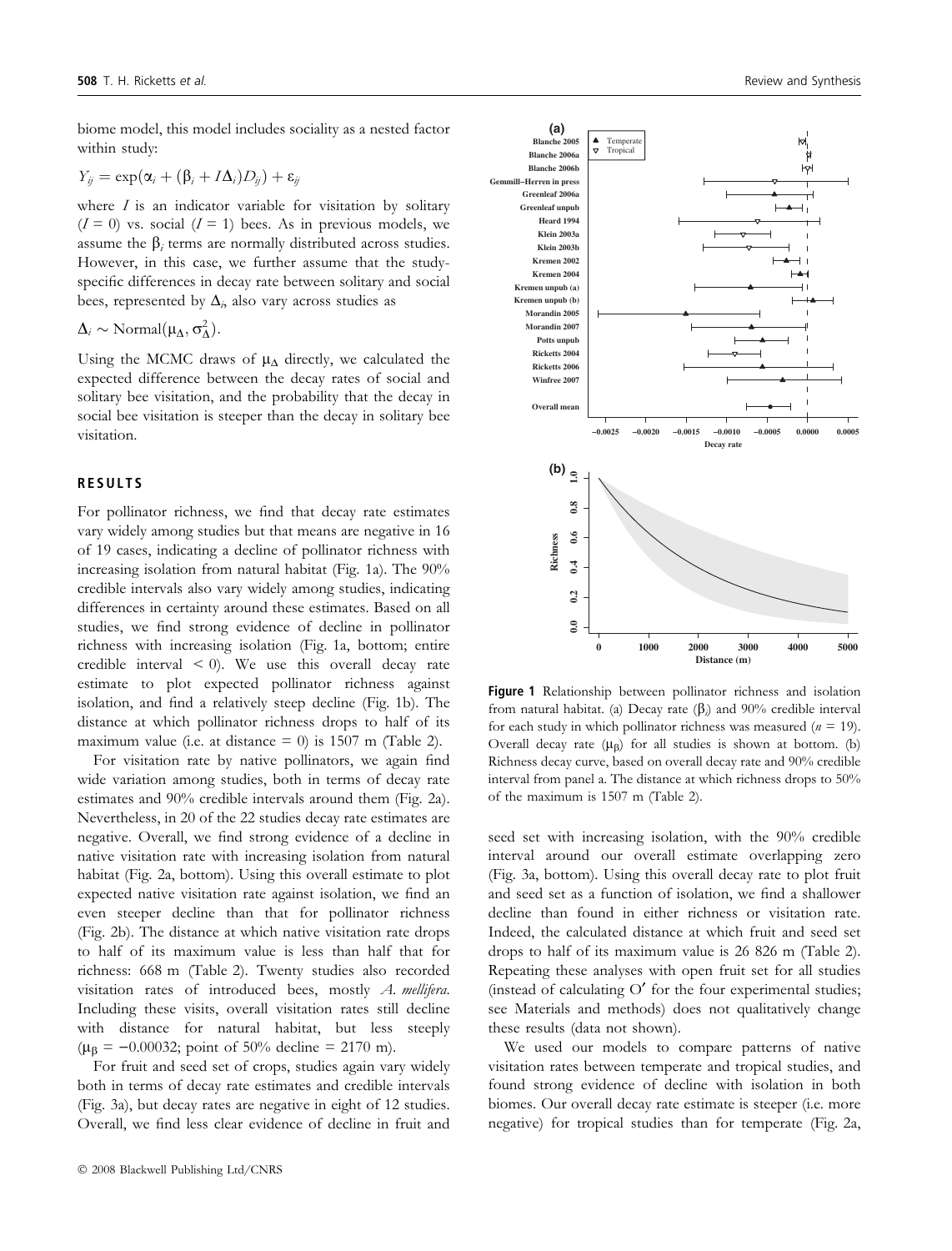**Table 2** Estimates of overall decay rate  $(\mu_{\beta})$  for pollinator richness, native pollinator visitation rate, and crop fruit or seed set, based on hierarchical Bayesian models

| Variable        | N   | $\mu_{\beta}$ | Pr<br>$(\mu_{\rm B} < 0)^*$ | Point of 50%<br>$decay (m)$ † |
|-----------------|-----|---------------|-----------------------------|-------------------------------|
| Richness        | 19  | $-0.00046$    | > 0.999                     | 1507 (921-3332)               |
| Visitation rate | 22  | $-0.00104$    | 0.996                       | 668 (395-1727)                |
| Temperate       | 11  | $-0.00053$    | 0.971                       | 1308 (437-13849)              |
| Tropical        | 11  | $-0.00118$    | 0.959                       | 589 (296-8186)                |
| Social          | 10  | $-0.00158$    | 0.985                       | 439 (240-1791)                |
| Solitary        | 10  | $-0.00117$    | 0.946                       | 591 (274-ND)                  |
| Fruit/seed set  | 12. | $-0.00003$    | 0.698                       | 26 826 (5038-ND)              |

\*Posterior probability that overall decay rate  $(\mu_{\beta})$  is less than zero. Distance at which variable is 50% of the maximum value at distance  $= 0$ , along with  $90\%$  credible interval. ND signifies an undefined upperbound, occurring for studies in which the credible

bottom); with points of 50% decline at 589 m and 1308 m, respectively (Fig. 4; Table 2). Credible intervals overlap substantially (Figs 2a, 4), but in Monte Carlo sampling the overall decay rate for tropical studies was more negative than the overall temperate decay rate in 80.1% of samples (see Materials and methods; data not shown). This indicates an 80.1% probability that the overall visitation decay rate is steeper in tropical studies.

Using the 10 studies that sampled social and solitary bees separately, we found evidence (albeit somewhat weak) that visitation rates of social bees decline more steeply than those of solitary bees (Fig. 5). The overall decay rate is more negative for social than solitary bees in all 10 studies, and the point of 50% decline is lower (439 m vs. 591 m; Table 2). While credible intervals around decay estimates overlap substantially (Fig. 5b), the interval for social bees does not overlap 0, while that for solitary does. Finally, in Monte Carlo sampling, overall decay rates for social bees were more negative than for solitary bees in 95.1% of samples.

Several studies reported significant declines of one or more variables in the original publications, but show less strong evidence of decline here (i.e. 90% credible intervals overlap zero in Figs 2 or 3). This seeming contradiction is largely because we report results from the full Bayesian hierarchical analysis, rather than individual model fits to each study. Because each study influences the fits of the others, the results of all studies are 'pulled' toward the overall mean, more so for studies with smaller sample sizes or larger residual variances (see Materials and methods). In addition, original studies often used different analytical approaches (e.g. different models, or categorical rather than continuous distance measures). Our work is intended not to re-analyze previous studies, but to synthesize them to illuminate general patterns.



Figure 2 Relationship between native pollinator visitation rate and isolation from natural habitat. (a) Decay rate ( $\beta_i$ ) and 90% credible interval for each study in which pollinator visitation was measured ( $n = 22$ ). Overall decay rate ( $\mu_B$ ) for all studies, as well as that for tropical and for temperate studies, are shown at bottom. (b) Native visitation decay curve, based on overall decay rate and 90% credible interval from panel a. The distance at which native visitation rate drops to 50% of the maximum is 668 m (Table 2).

#### DISCUSSION

Our syntheses reveal that pollinator richness and visitation rate on crops show general and significant exponential declines with increasing distance from natural habitat. We found weaker evidence for overall decline in fruit and seed set, although in some studies distance effects were substantial. Tropical studies displayed steeper decays in visitation rates than did temperate studies, and visits by social bees decayed more steeply than those by solitary bees. These findings represent the 'consensus' of existing studies, but individual studies vary widely. Nevertheless, the emerging general relationships we find can be used to predict consequences of past or future land use change on pollinators and crop productivity, and can inform landscape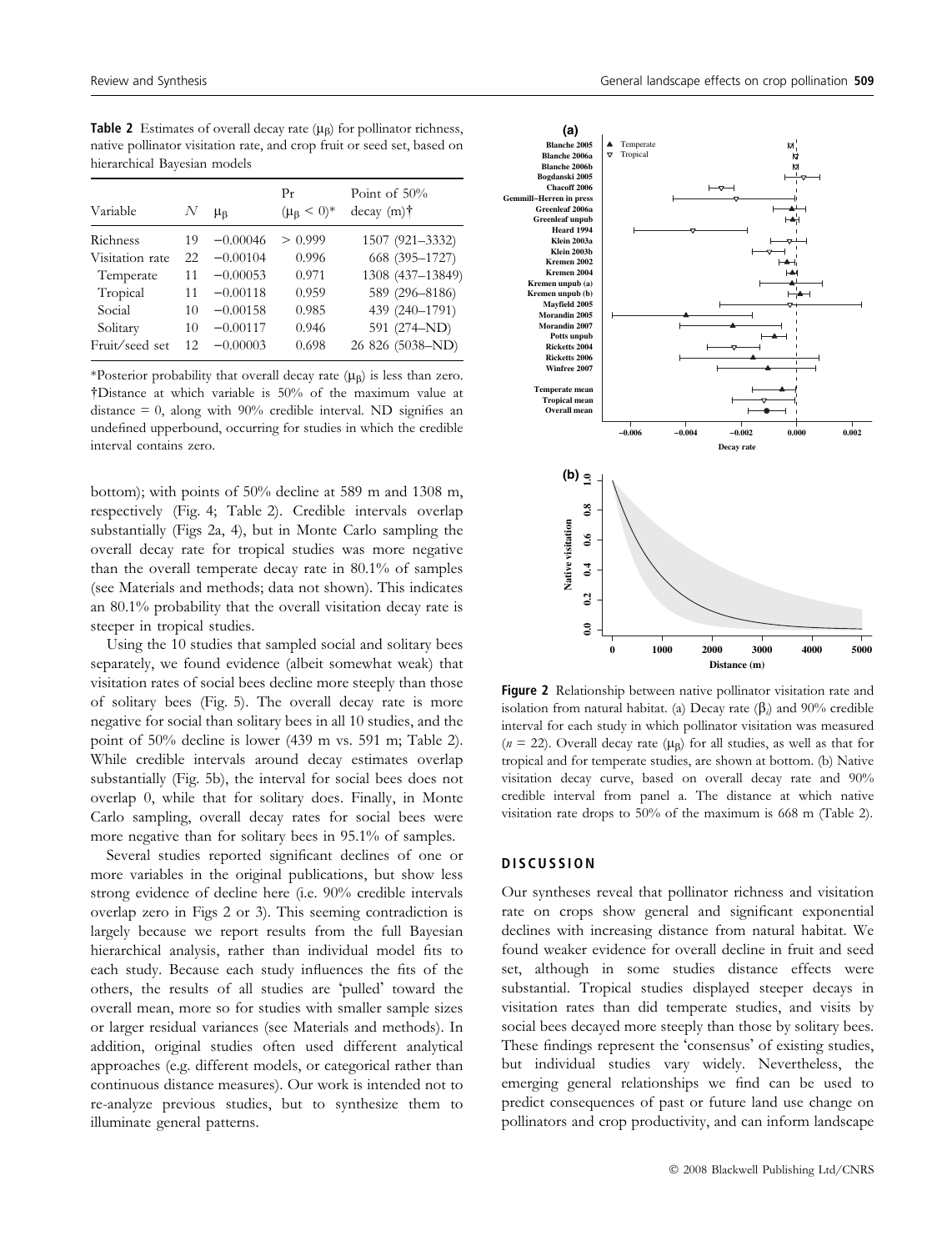

Figure 3 Relationship between fruit or seed set and isolation from natural habitat. (a) Decay rate ( $\beta$ ) and 90% credible interval for each study in which fruit or seed set was measured  $(n = 12)$ . Overall decay rate  $(\mu_B)$  for all studies is shown at bottom. (b) Fruit/seed set decay curve, based on overall decay rate and 90% credible interval from panel a. The calculated distance at which fruit or seed set drops to 50% of the maximum is 26 826 m (Table 2).

conservation efforts that aimed at balancing the needs of native species and people.

We found strong support for a general decay of pollinator richness as distance from natural habitat increased (Fig. 1). This decay suggests that, on average, fields 1.5 km away from natural habitat patches can be expected to contain 50% of the pollinator diversity of fields closest to these patches (Table 2). As distances from natural habitat increase, fewer pollinator species are able to either forage to that distance or nest in fields so isolated from native resources. Indeed, evidence from one study (Larsen et al. 2005) suggests that in California watermelon fields, the



Figure 4 Decay curves for native visitation rates in tropical and temperate studies, based on overall decay rates  $(\mu_B)$  and 90% credible intervals in Fig. 2a. Solid line and shading: tropical studies  $(n = 11)$ ; dashed line and lighter dashed lines: temperate studies  $(n = 11)$ . Distances at which native visitation drops to 50% of the maximum is 589 m (tropical) and 1308 m (temperate; Table 2).

species most often absent from isolated fields also tend to be the most efficient pollinators, exacerbating the effect of declining richness on pollination services. However, some pollinators appear able to use resources within managed areas themselves and persist at any distance from natural habitat (Klein et al. 2003a; Kremen et al. 2004; Morandin et al. 2007), and one reason for variation among studies may be the degree to which managed areas provide resources supporting wild bees. In general, the overall scale of the effect we find corresponds to estimates of foraging distance for specific bees (Greenleaf et al. 2007); for example, Greenleaf & Kremen (2006b) estimated that the largest common sunflower pollinator has a maximum foraging distance of 3000 m and a typical foraging distance of 1500 m.

Visitation rates of native pollinators also declined with increasing distance from natural habitat (Fig. 2). Visitation rate is probably a more direct indicator of pollination services than richness, because it measures the frequency of actual pollinator visits to flowers (Vazquez et al. 2005). We found that overall decay in native visitation rate was steeper than that estimated for richness, falling to 50% of its maximum value at  $\leq 1$  km (668 m) from natural habitat (Table 2). These results indicate that native pollinators, although present at distant farms, often occur at low abundances and therefore provide fewer visits in more isolated fields (Ricketts 2004). These relatively infrequent visitors may represent individuals foraging to uncommon distances from nests in natural habitat, or small (perhaps sink) populations persisting within agricultural fields (Pulliam 1988; Ricketts et al. 2006). Including A. mellifera and other introduced pollinators in these analyses, we still found that visitation rates declined, but much less steeply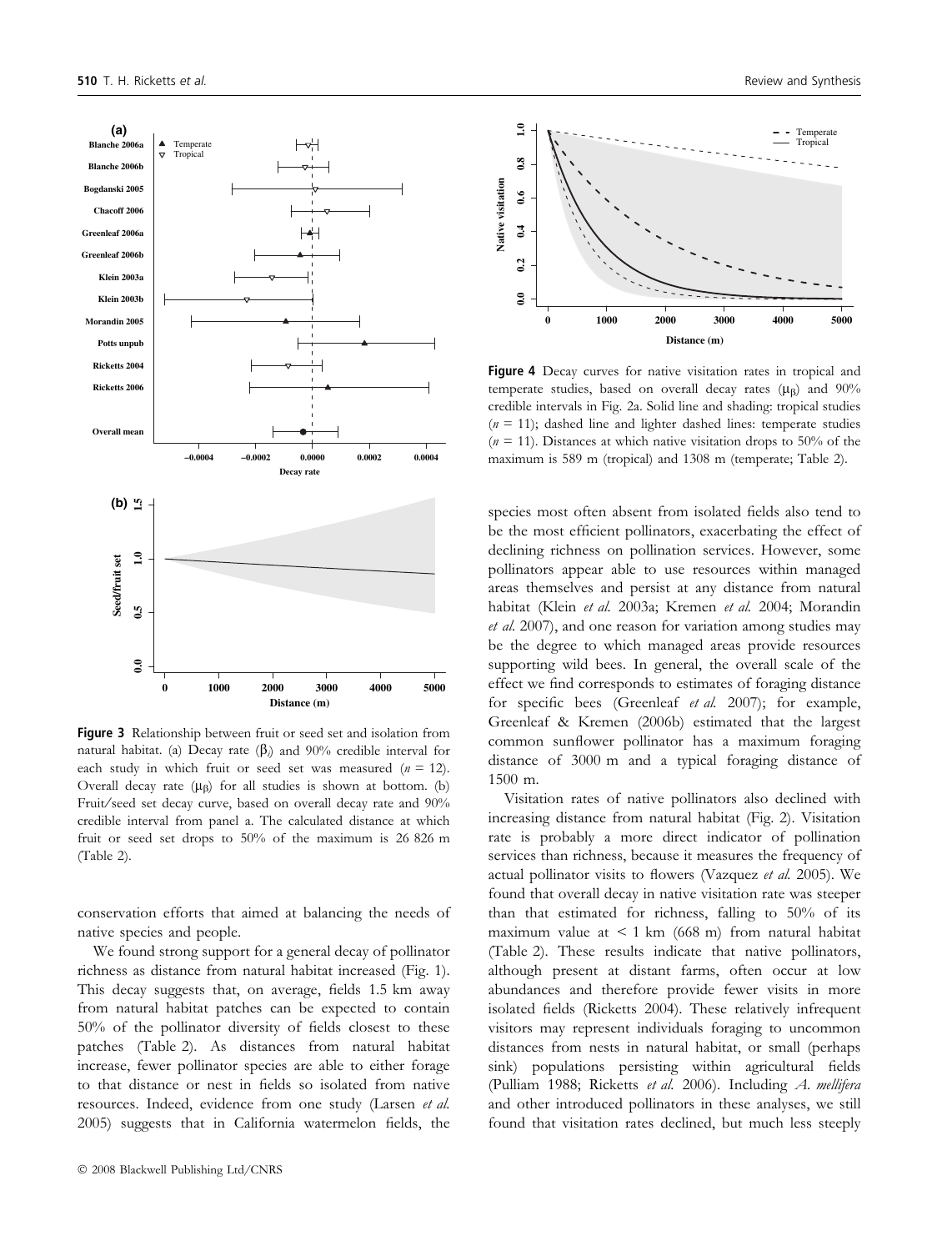

Figure 5 Differences between social and solitary bees in the relationship between native visitation rate and isolation from natural habitat. (a) Decay rate ( $\beta$ ) and 90% credible interval for social and solitary bees for each study in which visitation rates of both were measured ( $n = 10$ ). Overall decay rates ( $\mu_B$ ) for social and solitary bees are shown at bottom. (b) Visitation decay curves for social and solitary bees, based on overall decay rates and 90% credible intervals from panel A. Solid line and shading: solitary bees; dashed line and lighter dashed lines: social bees. Distances at which visitation rate drops to 50% of the maximum is 439 m (social) and 591 m (solitary; Table 2).

(data not shown). This supports several reports that A. mellifera, with relatively large foraging ranges and the ability to nest within farms, are less sensitive to the amount of nearby habitat than many native species (Steffan-Dewenter & Kuhn 2003; Ricketts 2004).

Pollinator richness and visitation rate indicate levels of pollinator activity, but the most meaningful measures of actual pollination services relate to crop productivity itself. Only 12 of the 23 studies included fruit or seed set as direct measures of crop productivity. While some studies showed substantial declines in fruit or seed set with increasing distance from natural habitat (Fig. 3a), evidence of overall decline was less clear (Fig. 3b).

Why did we not find stronger decline in fruit and seed set, despite steep declines in native pollinator visitation? Introduced A. mellifera (either managed or feral populations, which were both excluded from our visitation analyses, see Results) may provide sufficient pollination throughout agricultural landscapes, even though abundance of native pollinators is low in farms distant from natural habitat. Even in studies without managed honeybees, relatively low richness and abundance of wild pollinators may be sufficient to pollinate distant fields, making crops less reliant on abundant native pollinators than is often thought. Diverse pollinator communities, however, may nevertheless provide more stable pollination services over time, buffering crops against population fluctuations in, or extinction of, any given pollinator species (Kremen et al. 2002; Ricketts 2004; Fontaine et al. 2006). Indeed, the current precipitous declines in A. mellifera in the United States due to Colony Collapse Disorder are making clear the dangers of relying on a single pollinator species (Johnson 2007; NRC 2007). In addition, many crops are pollinated by a range of taxa in addition to bees (e.g. beetles, flies, bats; Free 1993; NRC 2007). These taxa likely respond differently to landscape isolation and other factors, so a diversity of pollinator taxa may help reduce the effects of land use change on pollination services.

Several additional reasons for the difference in our visitation and fruit/seed set results relate to data availability and analysis. First, simple exponential decay may not be an appropriate model for fruit and seed set, because it assumes an eventual decay to 0. Many of the crops studied are partially self-compatible (Table 1) and thus would be expected to decline instead to some non-zero asymptote. Fitting a simple exponential model to such data forces an artificially low decay estimate. We investigated more complex models that included a parameter for a non-zero asymptote, but these demand a higher sample size of studies that we had available. Second, perhaps the subset of studies that investigated fruit or seed set have weaker declines in visitation rate, such that visitation and fruit/seed set results in fact match for these studies. However, overall decay rate in native visitation is slightly steeper among this subset of studies ( $\mu$ <sub>B</sub> = -0.00120) than among all studies (Table 2;  $\mu_B = -0.00104$ ). Finally, there are fewer studies included in this analysis, reducing its power relative to the richness and visitation rate analyses. Despite these factors potentially reducing the decay signal, our posterior probabilities show the most likely consensus among all studies to be a slight decline in fruit and seed set with increasing isolation.

Comparing native visitation between temperate and tropical studies, we found clear declines in both but a steeper decay rate in the tropics (Figs 2b, 4). Indeed, our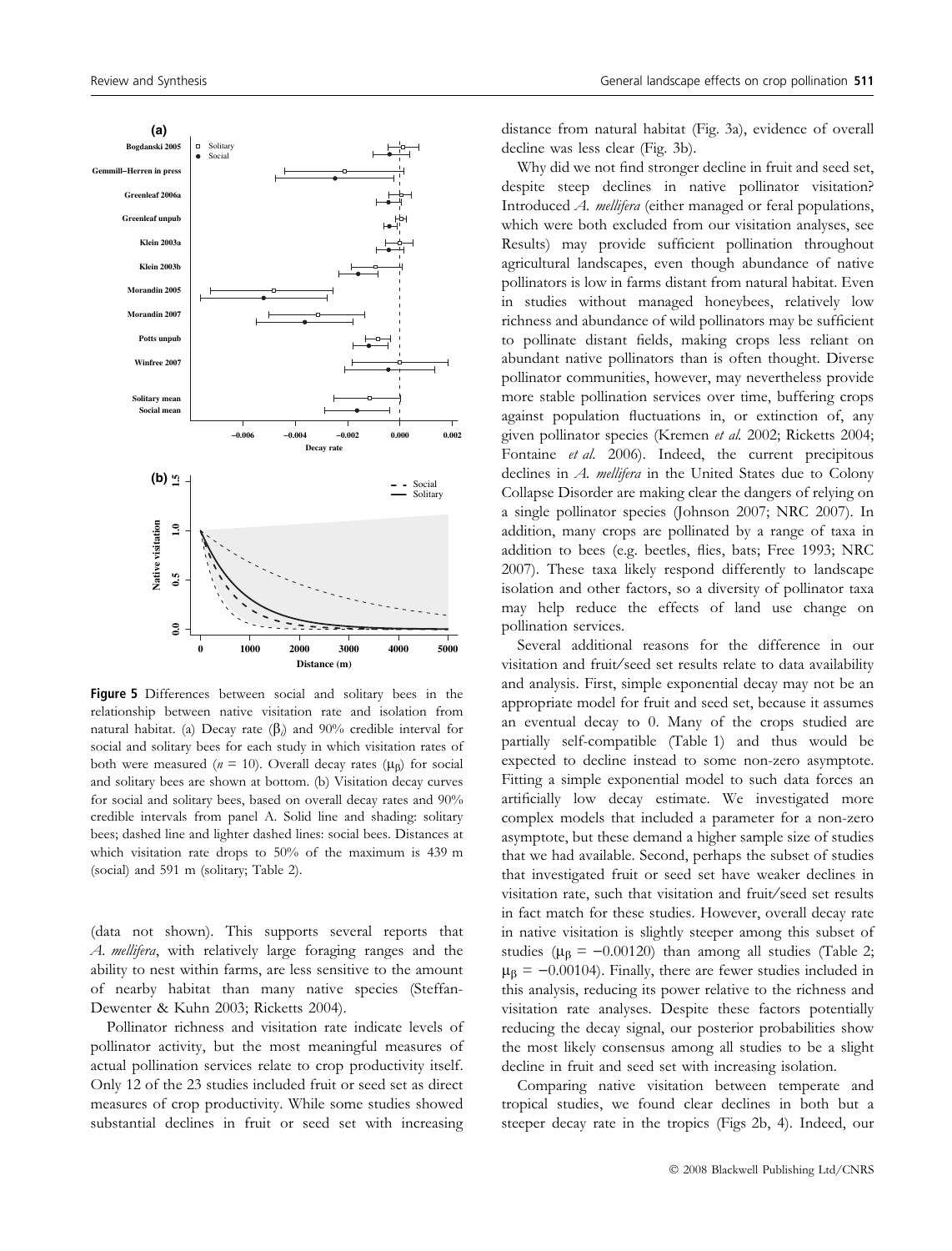models predict tropical visitation rate to drop to 50% of its maximum at less than half the distance as the temperate visitation rate (Table 2). Understanding the reasons for this difference will require further study, but these results suggest some intriguing possibilities that relate to nesting substrates, floral resources, and foraging behaviour. First, social bees are important pollinators in both the temperate and tropical zones. In the tropical studies included here, however, social bees were often Meliponines (i.e. 'stingless bees'), which largely rely on natural habitat, because they prefer to nest in tree cavities and have relatively short foraging radii (Roubik & Aluja 1983; Heard 1999; Eltz et al. 2003). In the temperate zones, native social bees were often dominated by *Bombus* (i.e. bumblebees), which are able to nest in ground cavities and other substrates more available in modified habitats, and which often display relatively large foraging radii (Westphal et al. 2006). Second, floral resources may be more plentiful in tropical agricultural landscapes, which are typically more vegetatively complex, less intensively managed, and more species-rich. Potential crop pollinators nesting in natural habitat may therefore have less incentive to fly longer distances into crop fields than those in the temperate zone. Finally, environmental differences (e.g. temperature, humidity) between farms and adjacent natural habitat may be stronger in tropical than temperate zones. These differences may discourage tropical pollinator species, adapted to moist tropical forests, from nesting or foraging in relatively hot and dry modified areas, while temperate species may experience fewer such barriers (Fagan et al. 1999). Whatever the reason, our findings indicate that tropical farmers may lose crop pollinators more quickly from land use change and the resulting isolation of their farms from natural habitat.

Social bees are dominant pollinators of many crops in both temperate and tropical areas (Free 1993; Roubik 1995). We found that visitation rates of native social bees consistently decline more steeply with increasing distance than those of solitary bees (Fig. 5). The difference in decay rate is slight overall, but pronounced in some studies; for example, in 'Klein 2003a' the point of 50% decline for social bees occurred at  $\lt 1/20$  the distance as that for solitary bees (data not shown, Klein et al. 2003a). Indeed, for five of the 10 studies, no decay was detected at all for solitary bees (Fig. 5). In the tropics this pattern is consistent with nesting tendencies of native social bees, which are more likely to nest in cavities within and beneath mature trees and therefore prefer natural habitat (Wille & Michener 1973; Griswold et al. 1995; Michener 2000), while solitary bees often nest in the ground or in hollow stems that can occur in disturbed areas such as agricultural fields and borders (Michener 2000; Potts et al. 2005; Morandin et al. 2007). There are plenty of exceptions, however, including solitary carpenter bees (Xylocopa) that nest in mature or dead wood (Bogdanski 2005) and temperate bumble bees, dominant social pollinators that mainly nest in the soil or in herbaceous vegetation (Michener 2000). Another possibility is that social bees, often with relatively long flight seasons, require the phenological diversity of floral resources provided in natural habitat, while solitary bees, with shorter flight seasons, may be able to complete reproduction within the blooming period of crops and therefore nest within crop fields (Cane 1997). The reasons for the differences we observed likely vary among pollinator faunas, landscapes, crops and biomes, complicating the interpretation of these synthetic results. Nevertheless, our findings indicate that tropical crops pollinated primarily by social bees may be most susceptible to pollination failure due to surrounding land use change.

In pursuing this synthesis, we identified important research needs to further illuminate general landscape effects on pollinator activity and pollination services. First, more studies are needed that directly measure the effects of pollinators on crop productivity, ideally through controlled experiments. Pollinator richness and visitation clearly decline sharply with increasing isolation from natural habitat (Figs 1, 2), but we found only weak evidence that this affected crop productivity (Fig. 3). In part, this is because only 12 of the 23 studies measured fruit or seed set, and only four of these were experimental (i.e. comparing productivity under ambient pollination to controls where pollen is either added or excluded). Such studies are labour intensive, but they are critical to understanding the ultimate ecosystem service of crop pollination. Additional work in this area will provide more power to future syntheses to quantify the effects of pollinator losses on crop productivity. Second, establishing consistent methods for pollination studies would simplify syntheses substantially (Kearns & Inouye 1993). Differences among studies in sample sizes, measurement units, experimental approaches and types of controls impede effective synthesis and progress toward predictive, general understanding of this important ecological and conservation issue. Third, these studies (and therefore our synthesis) focused on isolation of crops from natural habitat, but more information is needed on the effects of habitat size and quality (Tscharntke et al. 2005). Patches in most agricultural landscapes vary in both their size and the resources they offer pollinator populations (Kremen et al. 2004). Disturbed areas, and agricultural fields themselves, can offer nesting and floral resources (Cane 1997; Westphal et al. 2003; Brosi et al. 2007; Williams & Kremen 2007), but the quality of these resources will depend on farming practices (e.g. pesticide applications, tillage; Holzschuh et al. 2007). Evaluating the contributions of all these landscape elements to pollinator populations and crop pollination would allow more informed management of agricultural landscapes for both biodiversity and pollination services.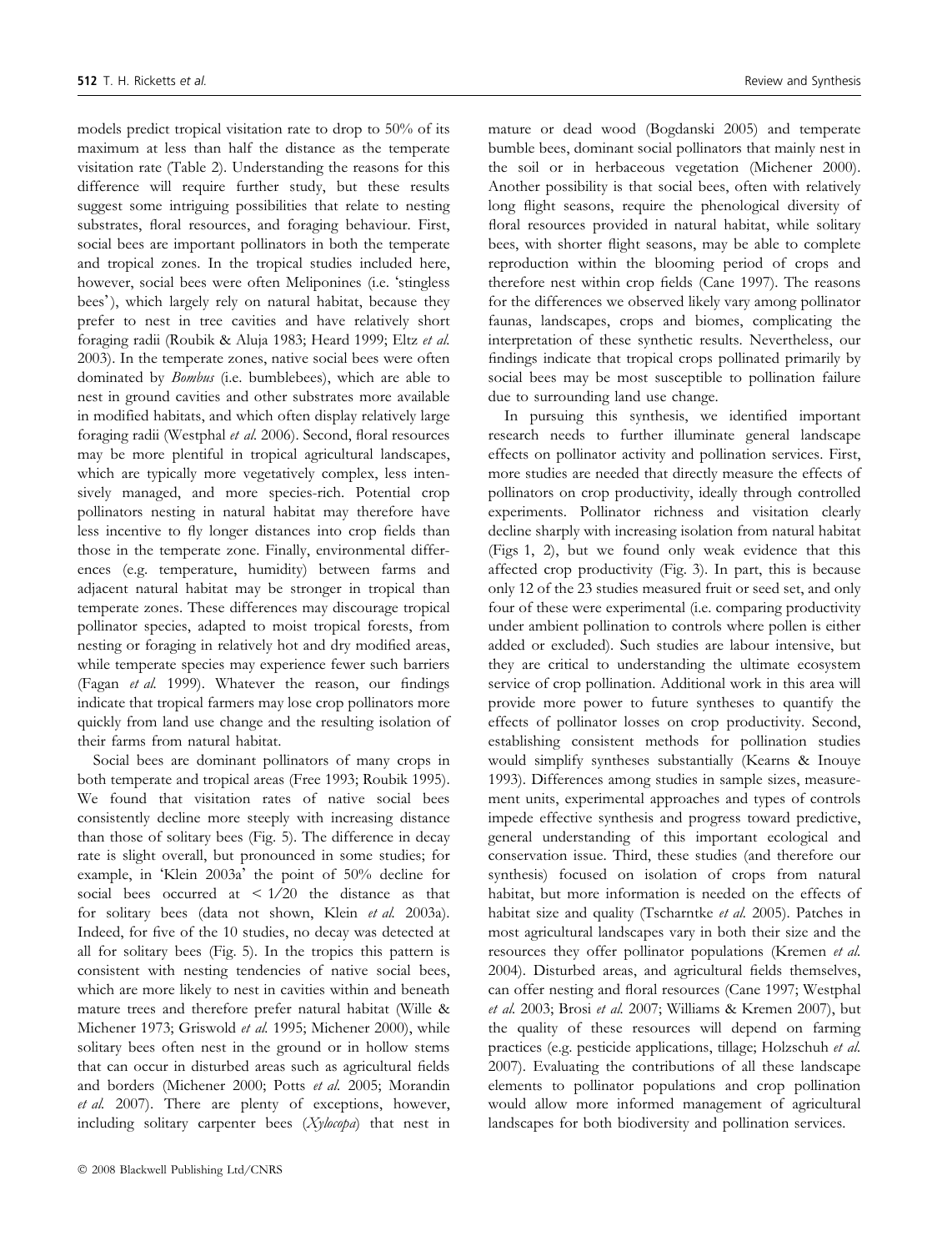The syntheses we report here represent the consensus findings of the literature to date, but landscape effects on pollination services can vary substantially and in ways still poorly understood. For example, Kremen et al. (2002) found a strong positive relationship between nearby natural habitat and pollinator activity in California, while Winfree et al. (2007a), using similar methods on the same crop in the northeastern USA, found no such effect. Individual results that differ from the consensus or from expectation can also indicate important additional factors. For example, passion fruit is self-incompatible and in Bogdanski's (2005) study is pollinated almost entirely by carpenter bees nesting in tree cavities. One would therefore expect a farm's proximity to forest to strongly influence pollinator activity and yields. However, no such relationship was found (Figs 2, 3), in part because high insecticide use in the fields reduced bee populations and blurred any landscape signal. The general findings reported here must therefore be applied to specific situations with care.

Despite these differences among studies, syntheses such as those we conduct here remain valuable. Our findings indicate that we can expect declines, on average, in pollinators and crop pollination if further land use change increases the isolation of farms from natural habitat. These declines can be counteracted by conserving areas of natural or semi-natural habitat near farms, by managing farms themselves to support pollinators, or by adding managed pollinators to the landscape. Our consensus decay rates can also serve as parameters for general models of ecosystem service delivery across changing landscapes (Naidoo & Ricketts 2006; Priess et al. 2007). They can inform conservation plans that seek to balance the needs of biodiversity and people, identifying win–win areas where conservation can benefit both, as well as areas of trade off where difficult choices must be made (Chan et al. 2006; Steffan-Dewenter et al. 2007). They can help predict the positive and negative impacts of conservation actions on nearby farmers. And they can inform the design of further experiments and point out research priorities, as we continue to learn about the ecosystem services provided by native pollinators and the habitats that support them.

#### ACKNOWLEDGEMENTS

This work was conducted as a part of the Restoring an ecosystem service to degraded landscapes: native bees and crop pollination' Working Group supported by the National Center for Ecological Analysis and Synthesis (NCEAS), a Center funded by NSF (Grant #DEB-0553768), the University of California, Santa Barbara and the State of California. We are grateful to NCEAS for financial, logistical and facilities support. Peter Kareiva, Robin Naidoo, and WWF-s Conservation Science Program improved our

thinking with early comments, and suggestions by David Kleijn, Ana M. Martín González, and two anonymous referees greatly improved the manuscript. We collectively thank the students, field assistants and farmers who have made the studies synthesized in this paper possible with their hard work and generosity.

#### **REFERENCES**

- Allen-Wardell, G., Bernhardt, P., Bitner, R., Burquez, A., Buchmann, S., Cane, J. et al. (1998). The potential consequences of pollinator declines on the conservation of biodiversity and stability of food crop yields. Conserv. Biol., 12, 8-17.
- Aronson, R.B. & Givnish, T.J. (1983). Optimal central-place foragers: a comparison with null hypotheses. Ecology, 64, 395-399.
- Biesmeijer, J.C., Roberts, S.P.M., Reemer, M., Ohlemuller, R., Edwards, M., Peeters, T. et al. (2006). Parallel declines in pollinators and insect-pollinated plants in Britain and the Netherlands. Science, 313, 351–354.
- Blanche, R. & Cunningham, S.A. (2005). Rain forest provides pollinating beetles for atemoya crops. J. Econ. Entomol., 98, 1193–1201.
- Blanche, K.R., Ludwig, J.A. & Cunningham, S.A. (2006). Proximity to rainforest enhances pollination and fruit set in orchards. J. Appl. Ecol., 43, 1182–1187.
- Bogdanski, A. (2005). The influence of landscape context on flower visitation and pollination of Passiflora edulis Sims f. flavicarpa Degener in central Bahia, Brazil. Department of Animal Ecology and Tropical Biology, University of Würzburg, Würzburg.
- Brosi, B.J., Daily, G.C. & Ehrlich, P.R. (2007). Bee community shifts with landscape context in a tropical countryside. Ecol. Appl., 17, 418-430.
- Buchmann, S.L. (1983). Buzz pollination in angiosperms. In: Handbook of Experimental Pollination Biology (eds Jones, C.E. & Little, R.J.). Van Nostrand Reinhold Company, New York, pp. 63–113.
- Burd, M. (1994). Bateman principle and plant reproduction the role of pollen limitation in fruit and seed set. Bot. Rev., 60, 83–139.
- Cane, J.H. (1997). Ground-nesting bees: the neglected pollinator resource for agriculture. Acta Horticult., 437, 309–324.
- Cane, J.H. & Payne, J.A. (1988). Foraging ecology of the bee Habropoda laboriosa (Hymenoptera: Anthophoridae), an oligolege of blueberries (Ericaceae: Vaccinium) in the southeastern USA. Ann. Entomol. Soc.Am., 81, 419–427.
- Carlin, B.P., Clark, J.S. & Gelfand, A.E. (2006). Elements of hierarchical Bayesian inference. In: Hierarchical Modelling for the Environmental Sciences (eds Clark, J.S., Gelfand, A.). Oxford University Press, Oxford, pp. 3–24.
- Chacoff, N.P. & Aizen, M.A. (2006). Edge effects on flower-visiting insects in grapefruit plantations bordering premontane subtropical forest. J. Appl. Ecol., 43, 18-27.
- Chan, K.M.A., Shaw, M.R., Cameron, D.R., Underwood, E.C. & Daily, G.C. (2006). Conservation planning for ecosystem services. PLoS Biol., 4, 2138–2152.
- Cook, D.C., Thomas, M.B., Cunningham, S.A., Anderson, D.L. & De Barro, P.J. (2007). Predicting the economic impact of an invasive species on an ecosystem service. Ecol. Appl., 17, 1832-1840.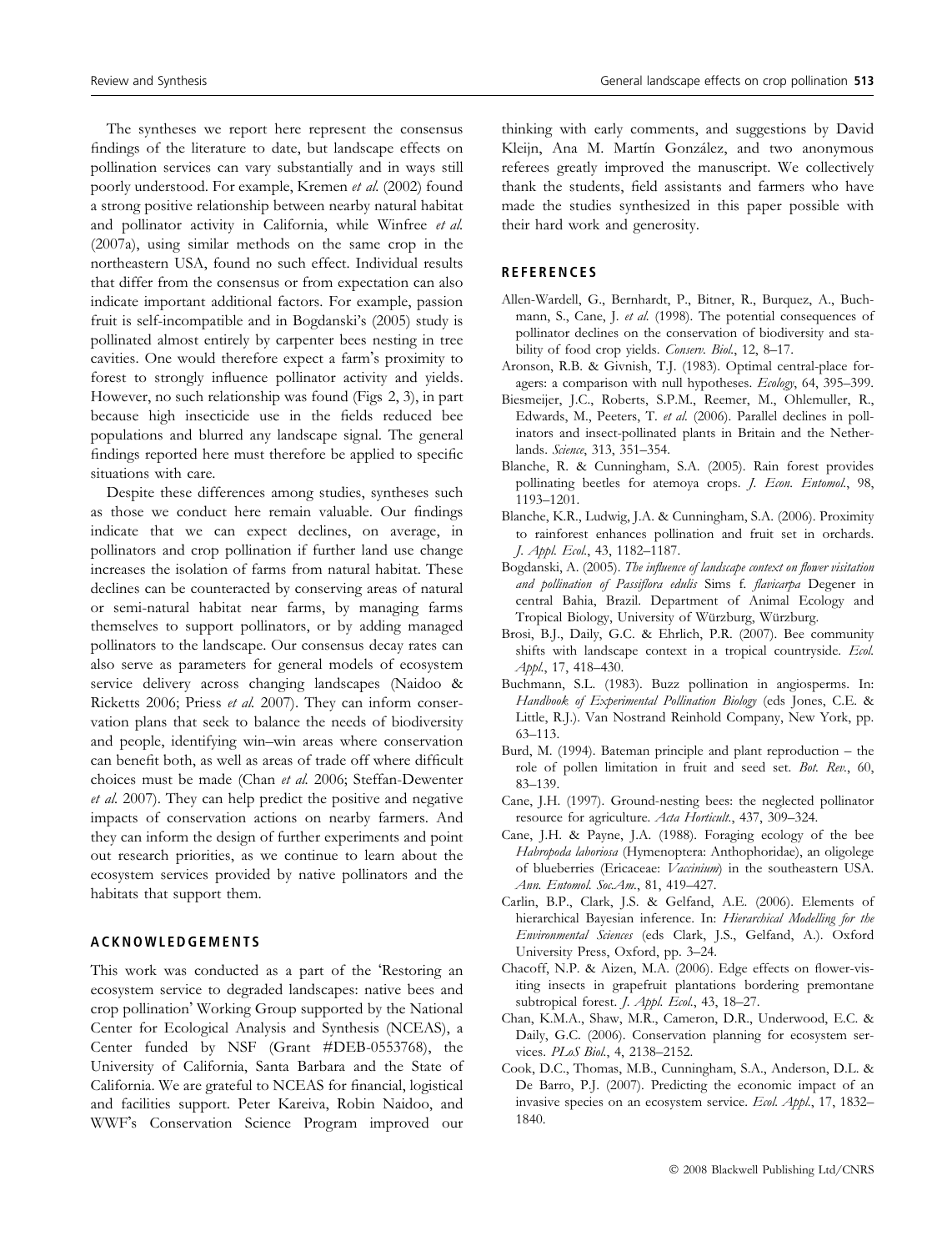- De Marco, P. & Coelho, F.M. (2004). Services performed by the ecosystem: forest remnants influence agricultural cultures' pollination and production. Biodivers. Conserv., 13, 1245–1255.
- Eltz, T., Bruhl, C.A., Imiyabir, Z. & Linsenmair, K.E. (2003). Nesting and nest trees of stingless bees (Apidae : Meliponini) in lowland dipterocarp forests in Sabah, Malaysia, with implications for forest management. Ecol. Manage., 172, 301–313.
- Fagan, W., Cantrell, R. & Cosner, C. (1999). How habitat edges change species interactions. Am. Nat., 153, 165–182.
- Fontaine, C., Dajoz, I., Meriguet, J. & Loreau, M. (2006). Functional diversity of plant–pollinator interaction webs enhances the persistence of plant communities. PLoS Biol., 4, 129–135.
- Free, J.B. (1993). Insect Pollination of Crops, 2nd edn. Academic Press, London.
- Freitas, B.M. & Paxton, R.J. (1998). A comparison of two pollinators: the introduced honey bee *Apis mellifera* and an indigenous bee Centris tarsata on cashew Anacardium occidentale in its native range of NE Brazil. J. Appl. Ecol., 35, 109–121.
- Gelman, A. (1996). Inference and monitoring convergence. In: Markov Chain Monte Carlo in Practice (ed Gilks, W.R., Sr & Spiegelhalter, D.J.). Chapman & Hall, New York, pp. 132– 143.
- Gelman, A. & Hill, J.K. (2007). Data Analysis Using Regression and Multilevel/Hierarchical Models. Cambridge University Press, Cambridge, UK.
- Gelman, A., Carlin, J.B., Stern, H.S. & Rubin, D.B. (1995). Bayesian Data Analysis. Chapman & Hall, New York.
- Gemmill-Herren, B. & Ochieng, A. Role of Native Bees and Habitats in Eggplant (Solanum melongena) Pollination in Kenya. Agriculture, Ecosystems and Environment (in press).
- Gilks, W.R., Richardson, S. & Spieglhalter, D.J. (1996). Introducing Markov chain Monte Carlo. In: Markov Chain Monte Carlo in Practice (eds Gilks, W.R. & Spieglhalter, D.J.). Chapman & Hall, New York, pp. 1–20.
- Green, R.E., Cornell, S.J., Scharlemann, J.P.W. & Balmford, A. (2005). Farming and the fate of wild nature. Science, 307, 550-555.
- Greenleaf, S.S. & Kremen, C. (2006a). Wild bee species increase tomato production and respond differently to surrounding land use in Northern California. Biol. Conserv., 133, 81–87.
- Greenleaf, S.S. & Kremen, C. (2006b). Wild bees enhance honey bees' pollination of hybrid sunflower. Proc. Natl Acad. Sci. USA, 103, 13890–13895.
- Greenleaf, S.S., Williams, N.M., Winfree, R. & Kremen, C. (2007). Bee foraging ranges and their relationship to body size. Oecologia, 153, 589–596.
- Griswold, T.L., Parker, F.D. & Hanson, P.E. (1995). The bees of Costa Rica. In: The Hymenoptera of Costa Rica (eds Gauld, I.D. & Hanson, P.E.). Oxford Scientific Press, New York, pp. 650–691.
- Heard, T.A. (1999). The role of stingless bees in crop pollination. Annu. Rev. Entomol., 44, 183-206.
- Heard, T.A. & Exley, E.M. (1994). Diversity, abundance and distribution of insect visitors to macadamia flowers. Environ. Entomol., 23, 91–100.
- Holzschuh, A., Steffan-Dewenter, I., Kleijn, D. & Tscharntke, T. (2007). Diversity of flower-visiting bees in cereal fields: effects of farming system, landscape composition and regional context. J. Appl. Ecol., 44, 41–49.
- Johnson, R. (2007). CRS report for congress: recent honey bee colony declines (Government report prepared for members of committees of congress RL33938). AiAE, Resources, Science and Industry Division, Washington, DC.
- Kearns, C.A. & Inouye, D.W. (1993). Techniques for Pollination Biologists. University Press of Colorado, Niwot.
- Kevan, P.G., Clark, E.A. & Thomas, V.G. (1990). Insect pollinators and sustainable agriculture. Am. J. Altern. Agric., 5, 13–22.
- Klein, A., Steffan-Dewenter, I. & Tscharntke, T. (2003a). Fruit set of highland coffee increases with the diversity of pollinating bees. Proc. R. Soc. Lond. Ser. B, 270, 955–961.
- Klein, A., Steffan-Dewenter, I. & Tscharntke, T. (2003b). Pollination of Coffea canephora in relation to local and regional agroforestry management. J. Appl. Ecol., 40, 837–845.
- Klein, A.M., Vaissiere, B.E., Cane, J.H., Steffan-Dewenter, I., Cunningham, S.A., Kremen, C. et al. (2007). Importance of pollinators in changing landscapes for world crops. Proc. R Soc. B Biol. Sci., 274, 303–313.
- Kremen, C. (2005). Managing ecosystem services: what do we need to know about their ecology? Ecol. Lett., 8, 468-479.
- Kremen, C., Williams, N.M. & Thorp, R.W. (2002). Crop pollination from native bees at risk from agricultural intensification. Proc. Natl Acad. Sci. USA, 99, 16812-16816.
- Kremen, C., Williams, N.M., Bugg, R.L., Fay, J.P. & Thorp, R.W. (2004). The area requirements of an ecosystem service: crop pollination by native bee communities in California. Ecol. Lett., 7, 1109–1119.
- Kremen, C., Williams, N.M., Aizen, M.A., Gemmill-Herren, B., LeBuhn, G., Minckley, R. et al. (2007). Pollination and other ecosystem services produced by mobile organisms: a conceptual framework for the effects of land-use change. Ecol. Lett., 10, 299–314.
- Larsen, T.H., Williams, N.M. & Kremen, C. (2005). Extinction order and altered community structure rapidly disrupt ecosystem functioning. Ecol. Lett., 8, 538-547.
- Mayfield, M.M. (2005). The importance of nearby forest to known and potential pollinators of oil palm (Elaeis guineensis Jacq.; Areceaceae) in southern Costa Rica. Econ. Bot., 59, 190-196.
- Michener, C.D. (2000). The Bees of the World. Johns Hopkins Press, Baltimore, Maryland.
- Millennium Ecosystem Assessment (2005). Ecosystems and Human Well-Being: Synthesis. Island Press, Washington, DC.
- Morandin, L.A. & Winston, M.L. (2005). Wild bee abundance and seed production in conventional, organic, and genetically modified canola. Ecol. Appl., 15, 871–881.
- Morandin, L.A. & Winston, M.L. (2006). Pollinators provide economic incentive to preserve natural land in agroecosystems. Agric. Ecosyst. Environ., 116, 289–292.
- Morandin, L.A., Winston, M.L., Abbott, V.A. & Franklin, M.T. (2007). Can pastureland increase wild bee abundance in agriculturally intense areas? Basic Appl. Ecol., 8, 117-124.
- Naidoo, R. & Ricketts, T.H. (2006). Mapping the economic costs and benefits of conservation. PLoS Biol., 4, 2153–2164.
- NRC (2007). Status of Pollinators in North America. National Academies Press, Washington, DC.
- Oliveira, A.T., deMello, J.M. & Scolforo, J.R.S. (1997). Effects of past disturbance and edges on tree community structure and dynamics within a fragment of tropical semideciduous forest in southeastern Brazil over a five-year period (1987-1992). Plant Ecol., 131, 45–66.